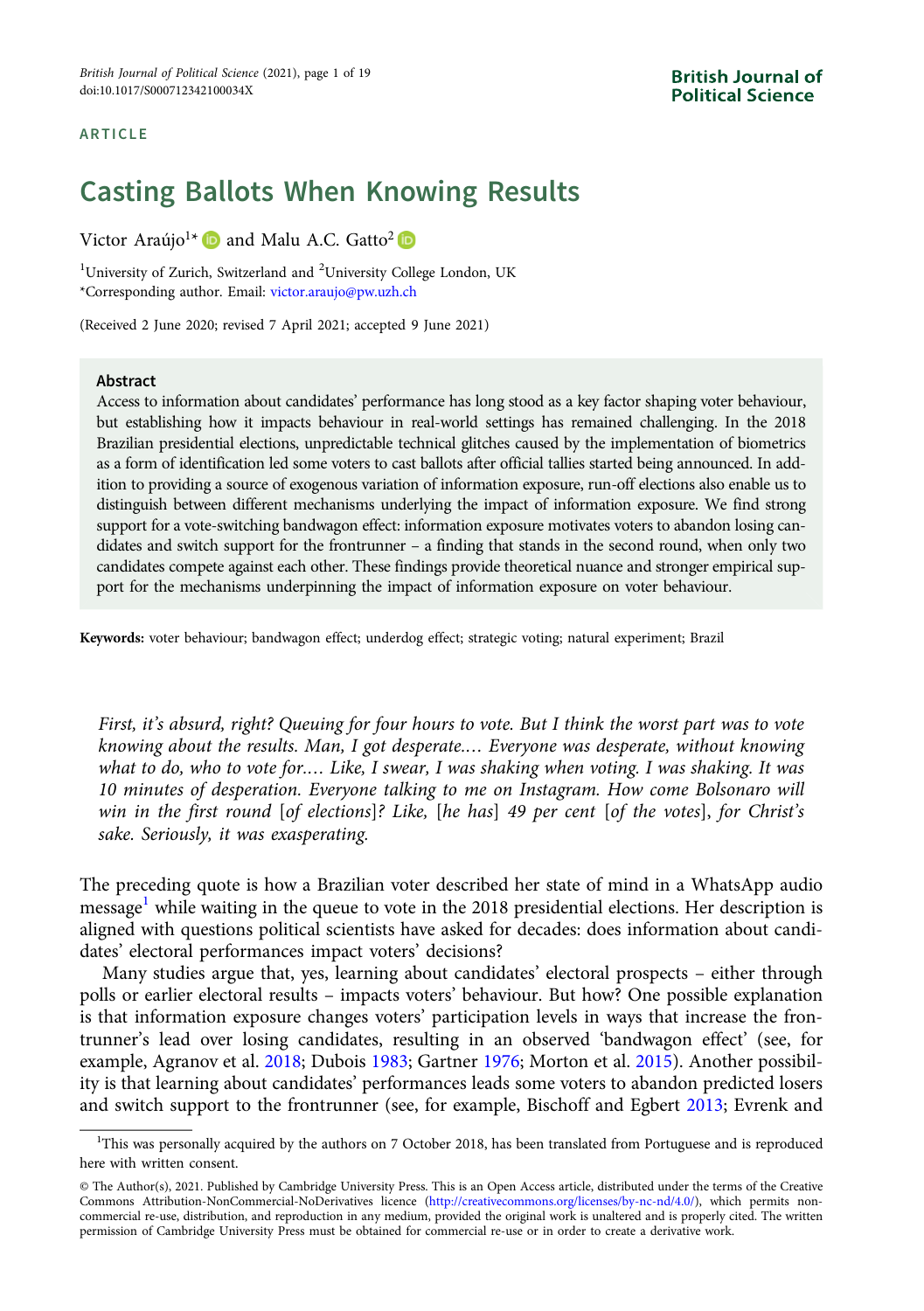Sher [2015](#page-16-0); Gallup and Rae [1940\)](#page-17-0). Information exposure may also prompt voters to adjust their preferences strategically inn order to avoid a less-preferred outcome; in some instances, these strategic calculations could also increase the frontrunner's advantage over other candidates (see, for example, Cox [1997;](#page-16-0) Eggers and Vivyan [2020;](#page-16-0) Kawai and Watanabe [2013\)](#page-17-0).

Although theoretically different, in naturally occurring elections, the empirical outcomes of these mechanisms are often observationally equivalent (Barnfield [2019](#page-16-0); Chung, Heo and Moon [2018](#page-16-0); Evrenk and Sher [2015\)](#page-16-0). As such, many existing studies on the impact of information exposure on voter behaviour have relied on survey or laboratory experiments seeking to replicate electoral conditions (see, for example, Agranov et al. [2018](#page-16-0); Bischoff and Egbert [2013](#page-16-0); Farjam [2020;](#page-17-0) Fleitas [1971](#page-17-0); Morton and Ou [2015](#page-17-0)). In the current article, we exploit a unique source of exogenous variation to examine whether exposure to information impacts voters' behaviour in a real election; in so doing, we provide more fine-grained causal and theoretical assessments than previous studies.

In 2018, for the first time in Brazilian history, fingerprints were used as the main form of identification (ID) for 73.6 million voters – more than half of the electorate of 147.3 million people. Technical glitches associated with the use of the newly introduced biometric ID technology caused delays in voting processes, leading some voters to cast ballots after the release of the first official vote tallies. In other words, variation in delays in some polling stations meant that some voters cast ballots under different conditions of exposure to partial results. Using timestamp data of the last vote cast in each voting machine ( $N = 454,490$ ), we identify the places where voters were still casting ballots after electoral results started being announced. This allows us to examine whether gaining knowledge of the results affects support for the predicted winning and losing candidates.

In addition to this empirical opportunity, the institutional set-up of Brazilian presidential elections also enables us to get past the equifinality and to not only estimate the impact of information exposure on voter behaviour, but also locate the mechanism driving the observed effects. Specifically, the setting allows us to account for mobilization and candidate support rates, as well as to examine the impact of information exposure on voter behaviour under two scenarios: in the first round, when there are various candidates competing and strategic voting is possible; and in the second round, when only two candidates compete for the majority of votes and strategic vote switching is not possible.

With data from the first round of elections, in which 8,548 (1.6 per cent) of voting machines were 'treated' as a result of technical glitches, we find support for the explanation that access to information about candidates' electoral performances leads to a bandwagon effect through conversion. Specifically, we find that exposure to electoral results increased support for the frontrunner by 5.69 percentage points (pp) and decreased support for the second and third runners-up by 7.41 pp and 1.97 pp, respectively.

As there are more than two candidates competing in the first round, however, these observed effects could have been the product of strategic voting. Employing data from the second round of elections, in which technical glitches resulted in 1,024 (0.24 per cent) of machines remaining open past the time of announcement, we find that when only two candidates competed for the majority of votes, information exposure still resulted in a 11.76 pp increase in support for the predicted winner and a 12.14 pp loss for the predicted loser. This confirms that information exposure benefited the frontrunner through a vote-switching (that is, conversion) bandwagon effect, not strategic voting.

A series of alternative model specifications provide further robustness to our findings. Notably, in analyses with data from the previous 2014 elections, we show that treated units were not in constituencies already more prone to supporting the frontrunner. In addition, in placebo tests, we show that our results cannot be explained by voters' experience of waiting in the queue alone: bandwagon effects only emerge in units where voters were still casting ballots after the threshold of exposure to electoral results.

Our findings show that gaining knowledge of a candidate's lead can convert voters' support in their favour, even in the unlikely context of a highly polarized, high-stakes election. These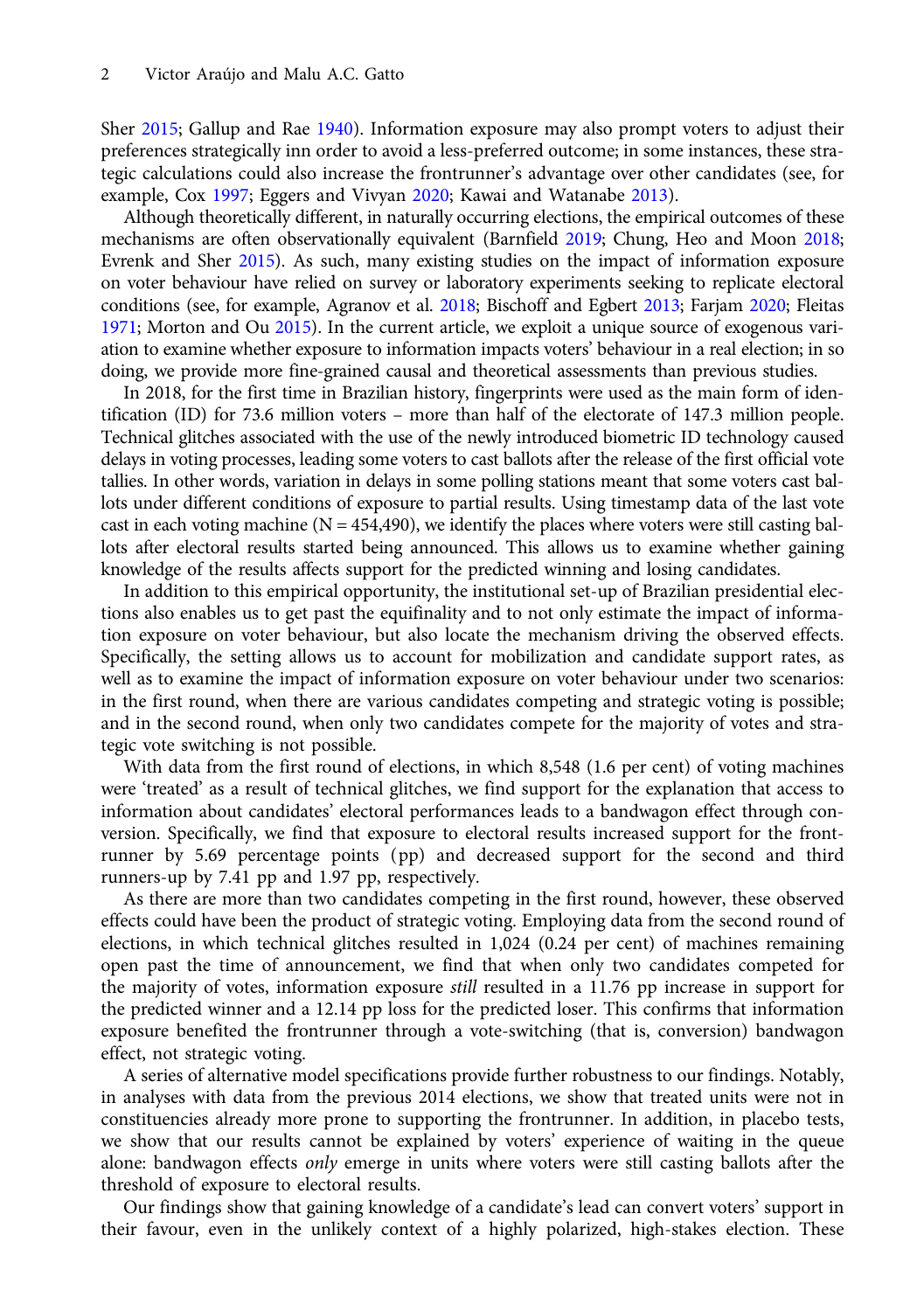findings have normative implications: in free and fair elections, every vote should count equally, but because it prompts a bandwagon effect, exposure to information gives greater weight to early voters' preferences.

## Information Exposure and Voter Behaviour

Since Duverger ([1954](#page-16-0)), generations of political scientists have sought to better understand the factors that shape voter decisions. Access to information has since stood as a key factor: even when candidate options and voters' ideological preferences are taken as given, evaluations of candidates' electoral prospects may still impact voters' choices (Downs [1957;](#page-16-0) Gartner [1976](#page-17-0)) – even if voters themselves underestimate the impact of information on their behaviours (Chung, Heo and Moon [2018](#page-16-0)).

Voters can attain information about candidates' electoral prospects through various means. Most commonly, this happens through pre-electoral polls (Hardmeier [2008;](#page-17-0) Moy and Rinke [2012](#page-17-0); Schmitt-Beck [1996\)](#page-18-0). Electoral rules that make elections sequential, such as primaries or run-offs, also give voters knowledge about candidates' performances in a first race, allowing them to make estimations about candidates' electoral potential in subsequent races (Bartels [1988](#page-16-0); Morton and Williams [1999\)](#page-17-0).

Increasingly, however, new information about candidates' electoral prospects – via leaked exit polls, for example – emerge while elections are taking place and voters can still cast ballots (Morton et al. [2015](#page-17-0)). These instances are different from those previously mentioned in significant ways: first, these are cases of otherwise simultaneous elections that only become sequential as a result of the unanticipated dissemination of information; and, second, the information released in these circumstances is more precise than in the aforementioned ones and reveal the *actual* choices of early voters.

Historically, scenarios prompting sequential voting in technically simultaneous elections have been more common in countries with multiple time zones, where polls close in some parts of the country while remaining open in others. The 1980 US presidential race is perhaps the most notorious: Carter conceded to Reagan based on media coverage of East Coast results, but polls had not yet closed in the West – something that has also been associated with lower turnout and support rates for Democrats in Western congressional races (see, for example, Carpini [1984](#page-16-0); Dubois  $1983$ <sup>2</sup>

Despite similar recurring occurrences in the US and elsewhere since, the scholarship remains inconclusive about the direction and underlying mechanisms of the impact of information exposure on voter behaviour. According to some, access to information about candidates' prospects results in a bandwagon effect by encouraging conversion, that is, vote-switching away from predicted losers and in favour of the frontrunner (see, for example, Bischoff and Egbert [2013;](#page-16-0) Evrenk and Sher [2015;](#page-16-0) Gallup and Rae [1940;](#page-17-0) Kenney and Rice [1994](#page-17-0); McAllister and Studlar [1991](#page-17-0)). This effect could be driven by various types of psychological motivations, including: late voters' use of early voters' preferences as a heuristic for candidates' competence; individuals' desire to be associated with winners; or altruism (Barnfield [2019](#page-16-0); Morton and Ou [2015;](#page-17-0) Moy and Rinke [2012](#page-17-0)).

Others have argued that voters do not change their preferences, but, instead, are more likely to undergo the cost of voting if their preferred candidate is expected to win. Conversely, learning about their preferred candidates' predicted losses could demobilize voters and result in lower turnout rates among supporters of the trailing candidate (see, for example, Agranov et al. [2018](#page-16-0); Duffy and Tavits [2008](#page-16-0); Grillo [2017](#page-17-0); Großer and Schram [2010;](#page-17-0) Morton et al. [2015\)](#page-17-0). While these mechanisms are distinct, their observable aggregate outcomes would be the same, making it difficult to disentangle them.

Instead of a bandwagon effect, information exposure could also prompt the opposite: an 'underdog effect' – a less common prospect (Hardmeier [2008](#page-17-0)) that seems to be more likely in

<sup>2</sup> Some scholars have challenged these findings based on data quality and model specifications (see Morton et al. [2015](#page-17-0)).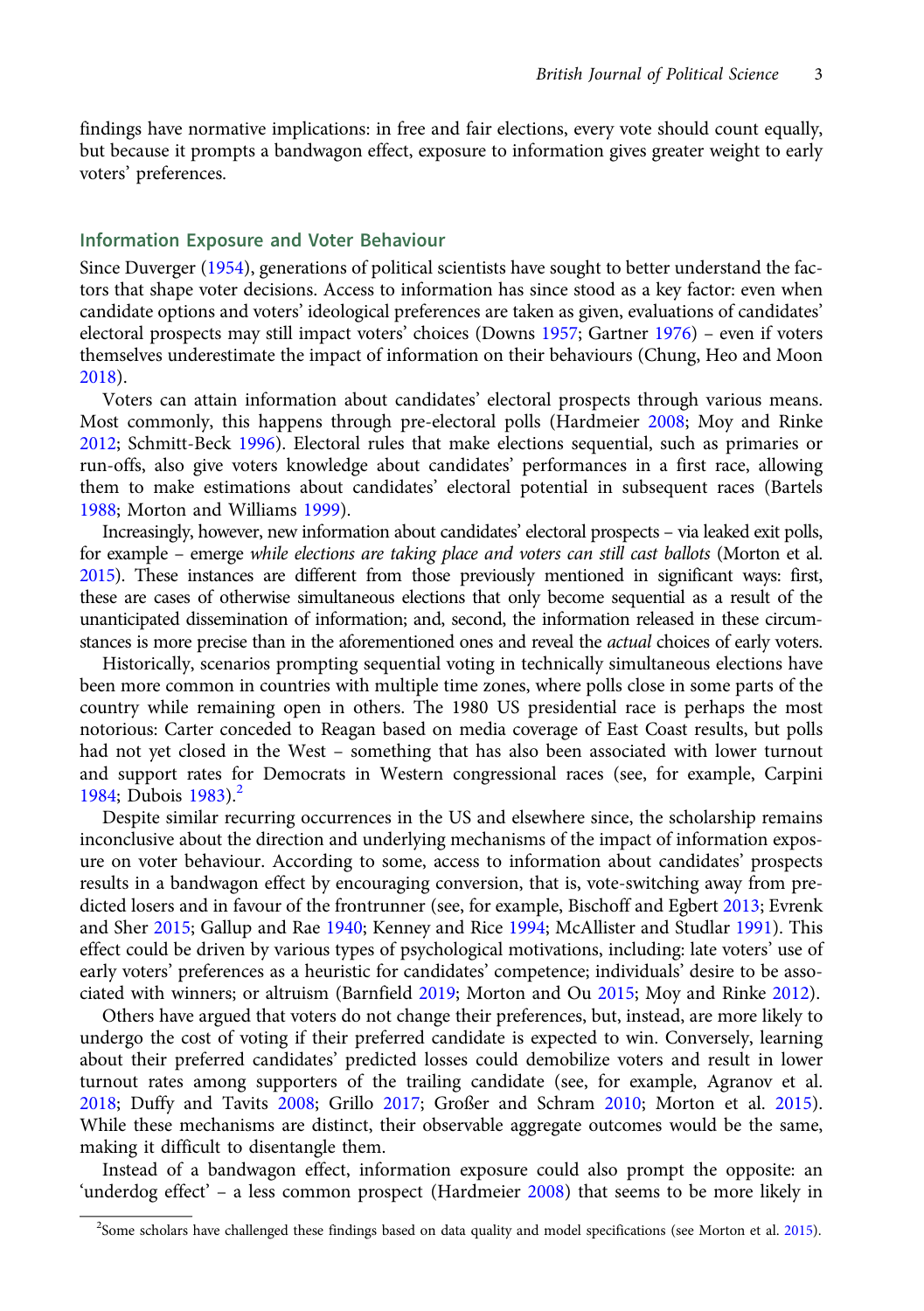non-competitive elections (Chatterjee and Kamal [2020\)](#page-16-0). Similarly to a bandwagon effect, the underlying mechanisms underpinning higher rates of support for the trailing candidate could also emerge from vote switching or changes in mobilization rates.

In addition, information exposure could also prompt 'strategic voting'. While definitions vary, strategic voting generally refers to processes whereby access to new information about candidates' electoral prospects leads voters to adapt their strategies (Cox [1997](#page-16-0)). In these instances, voters may choose to forgo casting a ballot for their favourite choice and support an alternative candidate when doing so could avoid a less-preferred outcome (see, for example, Alvarez and Nagler [2000;](#page-16-0) Blais et al. [2011](#page-16-0); Heath and Evans [1994](#page-17-0); Kawai and Watanabe [2013](#page-17-0)).

Unlike bandwagon/underdog effects, strategic voting does not predict vote switching for a specific winner/trailing candidate. As such, the observable effects of strategic voting can vary and are not always distinguishable from those of bandwagon/underdog effects (Evrenk and Sher [2015](#page-16-0); Riambau [2015](#page-18-0)). For example, in the scenario proposed by Eggers and Vivyan ([2020,](#page-16-0) 478) in which a voter 'is nearly indifferent between the two frontrunners and strongly opposed to the third-place candidate, [and] she is best off with an insincere vote [for the frontrunner]', the aggregate outcome of strategic voting would be observably indistinguishable to that of a bandwagon effect.

In sum, while the scholarship has found plentiful evidence that access to information meaningfully impacts voter behaviour, disentangling the mechanisms underlying observable aggregate outcomes of information exposure on voter behaviour is most often not possible (Barnfield [2019](#page-16-0); Chung, Heo and Moon [2018;](#page-16-0) Evrenk and Sher [2015](#page-16-0)). To address some of the methodological challenges faced by research employing data from naturally occurring settings (see, for example, Chatterjee and Kamal [2020;](#page-16-0) McAllister and Studlar [1991](#page-17-0); Morton et al. [2015;](#page-17-0) Riambau [2015\)](#page-18-0), many studies have relied on survey or laboratory experiments seeking to replicate electoral conditions (see, for example, Agranov et al. [2018;](#page-16-0) Bischoff and Egbert [2013;](#page-16-0) Farjam [2020](#page-17-0); Fleitas [1971;](#page-17-0) Morton and Ou [2015](#page-17-0)). While these methods improve causal estimations and enable researchers to better disentangle mechanisms, the approaches yield low external validity: simulations tend to take place in unrealistic settings that cannot replicate the stakes of elections and are most commonly carried out among homogeneous groups of participants. As we detail next, the 2018 Brazilian election provides a unique natural experimental setting, as well as an ideal institutional set-up that allows us to distinguish between different explanations of the impact of information exposure on voter behaviour.

# The Case of Brazil

The 2018 Brazilian presidential elections took place during contentious times, following the impeachment of Dilma Rousseff in 2016 and growing levels of voter distrust in political parties and elites (Hunter and Power [2019\)](#page-17-0). With 35 registered parties, 28 of which attained congressional seats in the 2014 elections, Brazil stands as one of the most highly fragmented party sys-tems in the world (Power and Rodrigues-Silveira [2019](#page-17-0)). Despite high party fragmentation, recent democratic history indicated the stability of a bipartisan norm in presidential races, with candidates from the centre-left Partido dos Trabalhadores (Worker's Party [PT]) and centre-right Partido da Social Democracia Brasileira (Brazilian Social Democratic Party [PSDB]) generally competing for the country's highest office (Samuels and Zucco [2018](#page-18-0)).

In the months preceding the elections, increasing levels of polarization showed signs that the PT versus PSDB race would not repeat itself in 2018. Polls suggested the PSDB candidate, Geraldo Alckmin, to be highly unpopular; meanwhile, the imprisonment of the PT's leader, former president Luiz Inácio Lula da Silva, meant that he had to be substituted for Fernando Haddad, a name that did not inspire voters to regain trust in the party (Hunter and Power [2019\)](#page-17-0).

At the same time, the growing popularity of far-right candidate Jair Bolsonaro, from Partido Social Liberal (Social Liberal Party [PSL]) – a party that had secured only one seat in the Chamber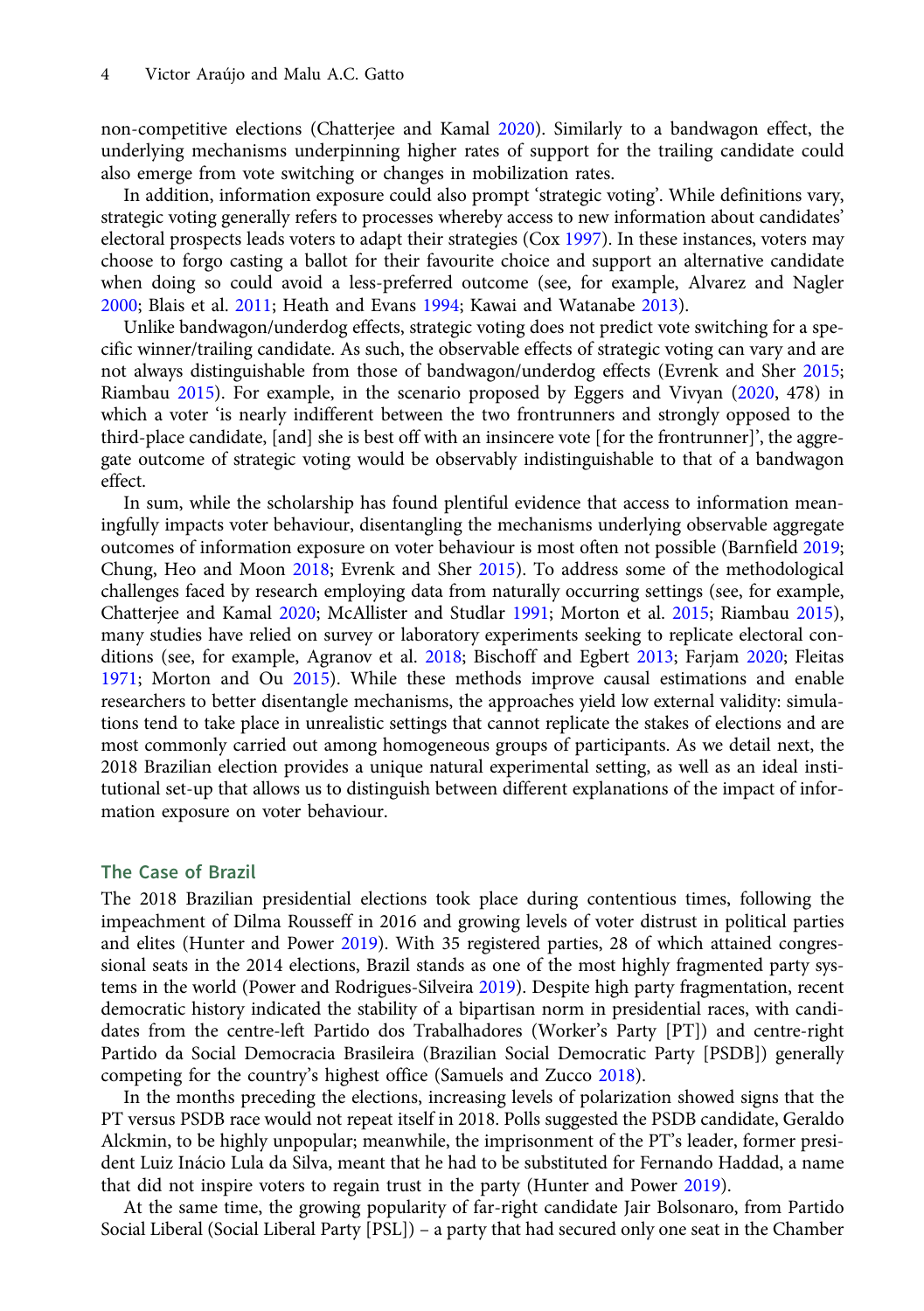of Deputies just four years prior – indicated voters' support for new leadership. While Bolsonaro and Haddad maintained the lead throughout the electoral campaign, they also retained the highest levels of voter rejection. This meant that for many voters, keeping Bolsonaro or Haddad (that is, the PT) out of office was the main goal (Rennó [2020](#page-17-0)).

High rates of rejection of the top two frontrunners provided the opportunity for other candidates to campaign as better alternatives to Bolsonaro and Haddad. As the election day approached, the centre-leftist Ciro Gomes, from Partido Democrático Trabalhista (Democratic Labour Party [PDT]), took the lead as the most electorally viable third option.

In the first round of elections, if none of the candidates is able to attain 50 per cent (plus one) of the valid votes, the two candidates that receive the most votes compete in a second round. Although majoritarian in nature, the first round of elections thus grant voters the opportunity to signal their ideological preferences by casting a vote for a candidate closer to their ideological preferences – as a consequence, increasing the number of competitive candidates (Fujiwara [2011](#page-17-0); Guarnieri [2015](#page-17-0); Plutowski, Weitz-Shapiro and Winters [2020\)](#page-17-0). In this second round, the candidate who secures the majority of the national votes wins.

The two rounds allow us to examine the impact of information exposure on voter behaviour in one race with multiple candidates and a second with only two candidates – and thus to assess whether information exposure impacts voter behaviour in a scenario in which strategic voting is not possible. Critically, the highly polarized context of the 2018 Brazilian elections means bot only that the first round of elections is a 'most likely' case for the impact of information exposure on voter behaviour, but also that the second round between Haddad and Bolsonaro – diametrically opposed candidates – presents a 'least likely' scenario (Levy [2008](#page-17-0)) for behavioural change, and thus a hard test for existing explanations of the impact of information on voter behaviour (Gartner [1976\)](#page-17-0).

Finally, the Brazilian case also offers granular data that allow us to distinguish between mechanisms driven by changes in mobilization and those prompted by vote switching. This is because in addition to casting ballots for specific candidates and parties, Brazilian voters can also display demobilization by casting blank or null ballots – options generally employed by those who are undecided, find all candidates inadequate or choose to cast a protest vote (Zucco and Nicolau  $2016$ ).<sup>3</sup> In addition, efforts to monitor compliance with compulsory voting also mean that we have precise information about the number of voters who did and did not turn up to vote. However, although voting is compulsory, the penalty for not voting is a small fine of R  $$3.51$  (US\$0.90),<sup>4</sup> so abstention remains an option (Cepaluni and Hidalgo [2016\)](#page-16-0). In fact, an aver-age of 20 per cent of voters do not vote at each electoral cycle (Power [2009\)](#page-17-0), rates that are similar to those from countries with non-compulsory voting, such as Sweden, South Korea and New Zealand (Hutt [2018\)](#page-17-0). In the 2018 elections, the turnout rate was 79.95 per cent in the first round and 78.84 per cent in the second round.

## Information Exposure and the Biometric System

Technical glitches that occurred in the 2018 elections also allow us to exploit a clear threshold of exposure to information about electoral results. Brazilian electoral regulation establishes that polls officially close at 17:00 local time. Due to being home to three time zones, regulations stipulate that vote tallies can only start being released after the polls officially close in the last time zone, that is, Zone 5 (encompassing the state of Acre and a small portion of Amazonas state). In practice, this regulation is meant to protect voters in all time zones from gaining knowledge about other regions' electoral preferences.

Severe delays in voting have traditionally been an unlikely prospect: in Brazil's modern democratic history, a number of electoral institutions have been put in place to facilitate the exercise of

<sup>&</sup>lt;sup>3</sup> Null votes can sometimes also result from voters' inadvertent mistakes (Zucco and Nicolau [2016](#page-18-0)).<br><sup>4</sup>On 8 October 2018, the day after the first round of the elections, the R\$/US\$ exchange rate was 3

<sup>&</sup>lt;sup>4</sup>On 8 October 2018, the day after the first round of the elections, the R\$/US\$ exchange rate was 3.894.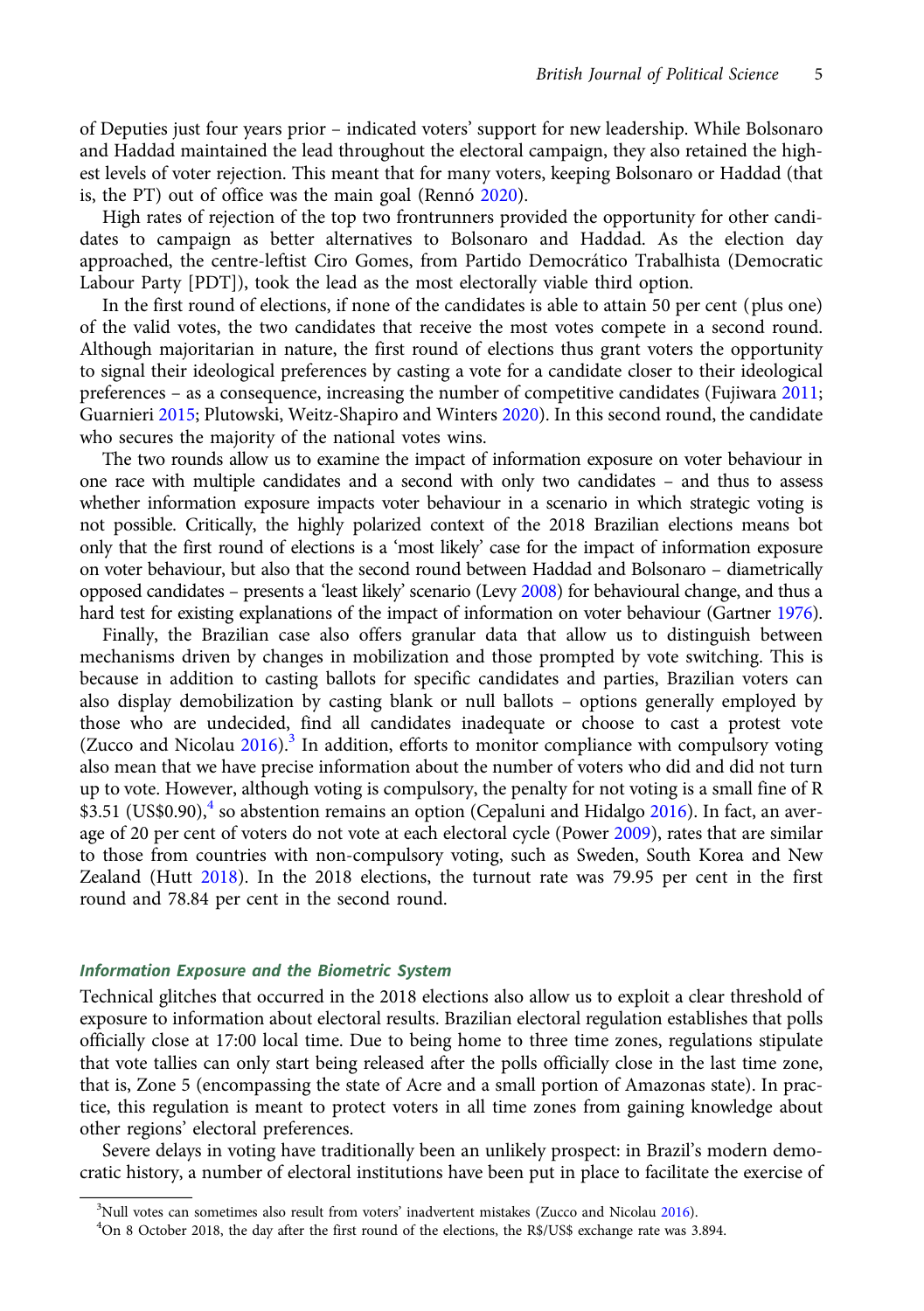compulsory voting. Setting elections for a Sunday, assigning voters to electoral stations close to their registered residencies, limiting the number of voters per assigned polling station and digitizing the voting experience through the use of electronic machines have generally meant that voting in Brazil is not a time-consuming affair (Nicolau [2012](#page-17-0)).

Put differently, regulation establishing that the release of official results could only begin after the closing of polls in Zone 5 worked well in the past: elections were carried out efficiently, and one- and two-hour differences across time zones ensured that voters from other regions of the country were done casting ballots before the official closing of elections in Zone 5, when the release of vote tallies began.

This was not the case in 2018. On this occasion, the use of fingerprints as a form of ID became mandatory for 73.6 million voters from 2,793 Brazilian municipalities (50.3 per cent of the electorate). The system was also available (but not mandatory) in another 1,533 municipalities, thus covering a total of 77.7 per cent of municipalities and 59 per cent of the electorate. While the innovation did not cause disturbances in some voting stations, technical problems related to the identification of voters using fingerprint readers caused considerable delays in many others.

As explained by Giuseppe Dutra Janino, Head of the Secretariat for Information Technology of the Tribunal Superior Eleitoral (Superior Electoral Tribunal [TSE]), technical errors happened when there were physical problems with the machines<sup>5</sup> or, more often, when reading voters' fingerprints took more than one try – a problem that emerged not only due to staff misplacing voters' fingers on the machines, but also from the inappropriate collection of biometric data in the period preceding the election (Clavery [2018\)](#page-16-0). To expedite the use of biometrics as a form of voter ID, the TSE operated a data-sharing scheme with other government institutions. As such, the collection of voters' fingerprints was completed not only by electoral authorities, but also by other government authorities that issue ID cards (such as state transit departments), whose main objective when collecting fingerprints is not their use as a form of ID (Mendonça and Albernaz [2018\)](#page-17-0).

As [Figure 1](#page-6-0) shows, technical problems that resulted from the use of biometrics meant that voters assigned to stations employing the system were significantly more likely to face delays and vote after 19:00 Brasília time  $(BRT)$ , when the TSE officially started disseminating vote tallies. Consequently, voters who cast ballots after the election's official closing time were plausibly better informed about predicted electoral outcomes than those who voted earlier.<sup>7</sup>

The rapid announcement of results and the vast employment of communication tools for political purposes in Brazil make it highly plausible that individuals still waiting in the queue at 19:00 BRT would have quickly become knowledgeable about early voters' preferences. First, the use of electronic voting machines means that electoral results are calculated speedily and start being publicly released immediately after the official closing time of polls in Zone 5. For example, in the first round of elections, when vote tallies started being released at 19:00 BRT, more than 65 million votes (44 per cent of total votes) had already been counted (Grandin et al. [2018\)](#page-17-0). Additionally, roughly 60 per cent of Brazilian adults own smartphones, and Brazil currently ranks third in the world in respect to the number of hours spent using communication apps (Lopez [2019\)](#page-17-0). Critically, 99 per cent of smartphone users in Brazil communicate via WhatsApp – a tool that was key for the rapid dissemination of political information in the 2018 elections (Mello [2020](#page-17-0)).

<sup>&</sup>lt;sup>5</sup>For more information on the machine used for fingerprint reading, see Online Appendix A.

<sup>&</sup>lt;sup>6</sup>One concern in our setting is that the implementation of the biometric system correlates with state capacity. In this case, we should expect a higher concentration of biometric voters in Brazil's wealthiest states. As Online Appendix B shows, this is not the case.

<sup>&</sup>lt;sup>7</sup>Cofficial closing time' refers to established election hours, not the time of the last vote cast in a given machine. Voters who arrive at their assigned voting stations before their closing times can remain in queue and are guaranteed their right to cast a ballot. As such, the actual (i.e., recorded) time of closure of specific voting machines can be considerably later than their 'official closing time'.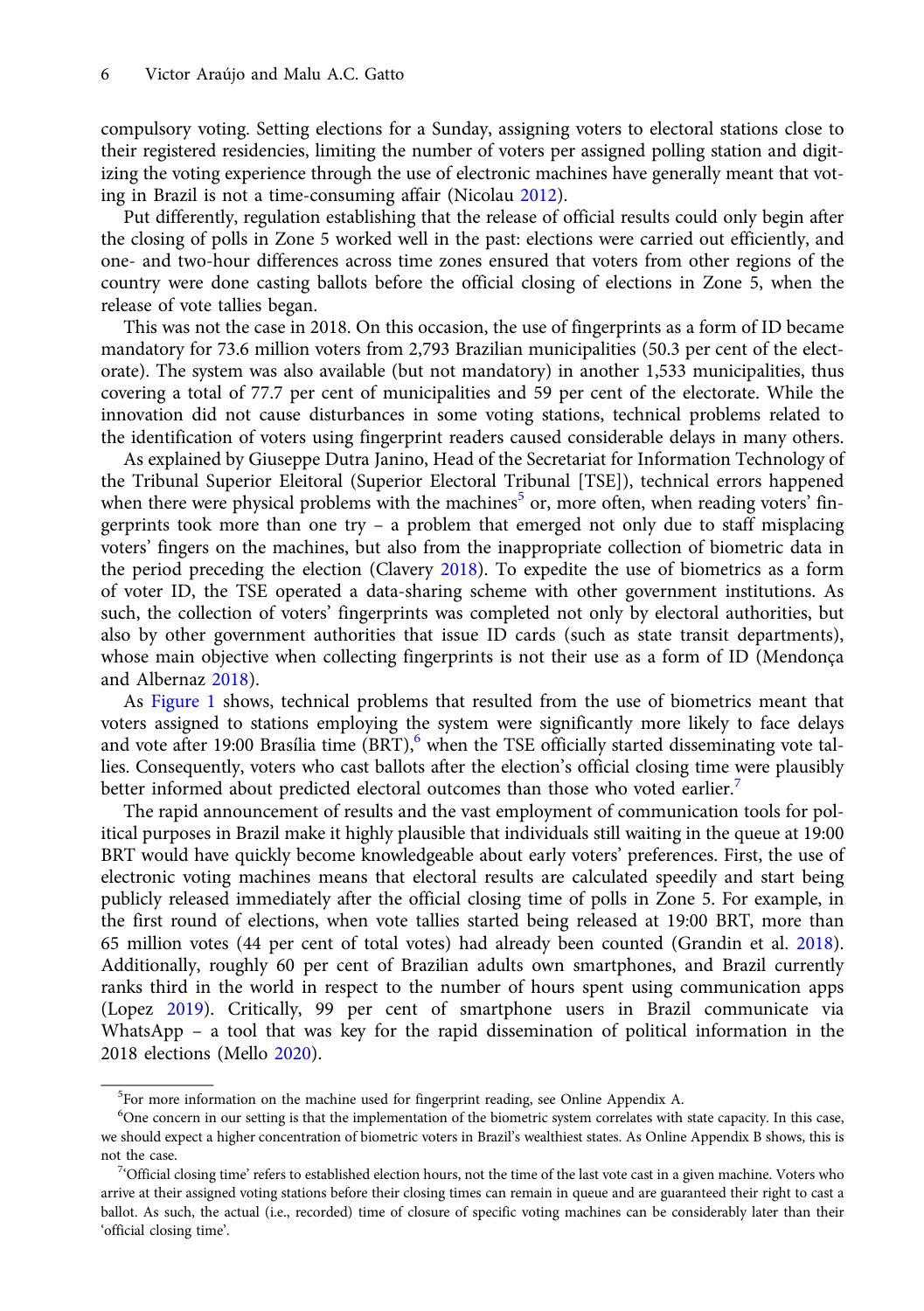<span id="page-6-0"></span>

Fig. 1. Probability of being exposed to information in the first round of the 2018 Brazilian elections. Notes: The unit of analysis is voting machine (N = 453,319). We cluster standard errors at the level of voting machine (where the treatment took place). We run all logit estimates with controls for turnout rate, age (avg.), percentage of women voters and years of schooling (avg.). All graphs in this article were produced using the plotplain developed by Bischof ([2017\)](#page-16-0).

When the results started being announced, Bolsonaro had 48.83 per cent of the counted votes, just 1.17 per cent short of reaching the 50 per cent (plus one vote) required to win on the first round. The second runner-up, the PT's Fernando Haddad, came 22.75 pp behind, with 26.08 per cent of the votes, and the third runner-up, PDT's Ciro Gomes, had 12.50 per cent of the votes. Throughout the counting (and announcement) of votes, Bolsonaro led by a wide margin of at least 16.45 pp (Grandin et al. [2018](#page-17-0)). In the second round, when results started being announced at 19:00 BRT, Bolsonaro had 55.7 per cent of the votes and an 11.4 pp lead over Haddad (G1 [2018](#page-17-0)).

## Hypotheses

By examining the share of ballots cast for specific candidates, as well as blank and null votes, we can identify and better disentangle the two underlying mechanisms of a bandwagon or an underdog effect; meanwhile, by comparing voters' behaviour in the first and second rounds of the elections, we can differentiate between bandwagon/underdog effects and strategic voting. Formally, our case and empirical strategy allow us to test five different hypothesized scenarios:

HYPOTHESIS 1: Access to information induces a bandwagon effect by demobilizing voters who would otherwise support predicted losers (demobilizing bandwagon effect).

Since it is not possible to capture this at the individual level (due to secret ballots), if this mechanism is in place, we should observe no changes in the vote share of the predicted winner (Bolsonaro), but drops in the vote shares of the predicted losers (Haddad, the second-place candidate, and Gomes, the third-place candidate in the first round) and higher shares of blank and null votes.

In theory, it is also plausible that a demobilizing bandwagon effect could emerge from differential rates of turnout, whereby voters who would have otherwise abstained would become motivated to support the frontrunner, while supporters of losing candidates would be more likely to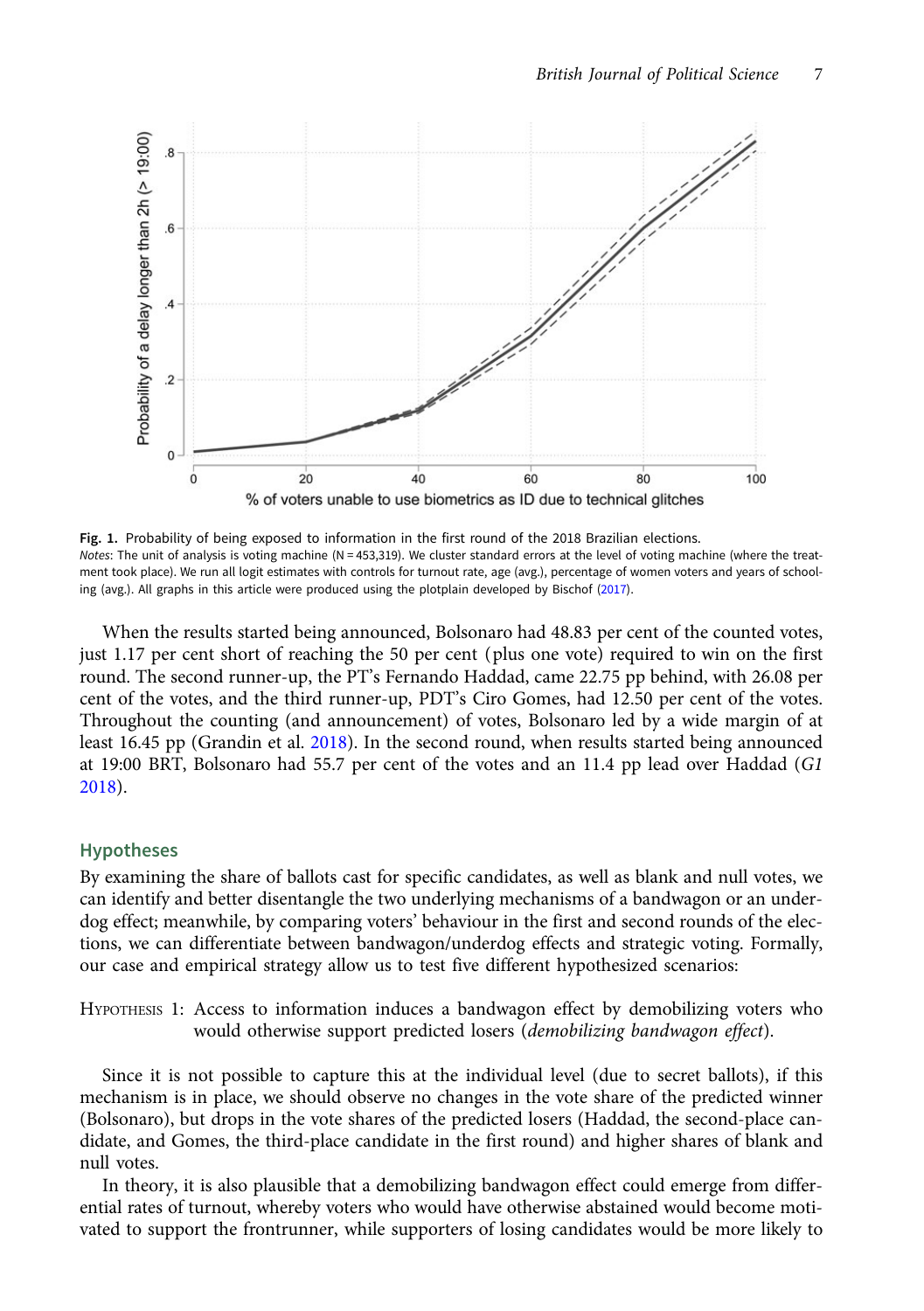withdraw their participation in the election. In the 2018 Brazilian elections, however, only the latter was possible.

Information exposure was a product of technical glitches and only affected voters still in queue after their voting stations' official closing times. As per Brazilian electoral law, individuals who arrive after the station's official closing time are banned from entering voting stations and casting ballots, but voters who are *already in queue to vote* at a polling station's official closing time can still cast ballots. As such, in the 2018 elections, information exposure could only change turnout rates by prompting voters already in the queue to withdraw. As we further detail in our empirical strategy, we account for this by controlling for turnout rates in all of our estimates:

HYPOTHESIS 2: Access to information induces a bandwagon effect by prompting voters to abandon the predicted loser and switch votes to the frontrunner (vote-switching bandwagon effect).

Observably, this would mean that exposure to information should result in a higher vote share for the predicted winner (Bolsonaro), lower vote shares for his losing competitors – Haddad (second place) and Gomes (third place in the first round) – and no changes in the shares on blank and null votes:

HYPOTHESIS 3: Access to information induces an underdog effect by mobilizing voters who would otherwise abstain to support the predicted loser (mobilizing underdog effect).

If information exposure drives an underdog effect through mobilization, then we should observe no change in the vote shares of the predicted winner (Bolsonaro) or second-place candidate (Haddad), but an increase in the vote shares of the third-place candidate (Gomes)<sup>8</sup> and lower shares of blank and null votes<sup>9</sup>:

HYPOTHESIS 4: Access to information induces an underdog effect by prompting voters to abandon other candidates and switch votes to the predicted loser (vote-switching underdog effect).

Observably, this would result in a decrease in the vote shares of at least one of the two top contenders (Bolsonaro and/or Haddad), an increase in the vote share of the trailing candidate (Gomes) and no change in the shares of blank and null votes.

HYPOTHESIS 5: Access to information induces strategic vote switching (strategic voting).

Unlike expectations about bandwagon and underdog effects, strategic voting does not yield a single possible outcome and is shaped by voters' electoral preferences and less-preferred choices. Accordingly, in the first round of the 2018 Brazilian elections, strategic voting could yield a number of distinct outcomes. First, upon learning about Bolsonaro's lead, his sincere voters should not change their behaviour. The supporters of Haddad (second place) should also not change their behaviour in an attempt to ensure that Bolsonaro does not achieve the 50 per cent (plus one) threshold of votes that would win him the presidency in the first round.

<sup>&</sup>lt;sup>8</sup>We restrict our analyses to the first three most popular candidates, instead of all 13. As such, we consider the trailing candidate to be Gomes.

<sup>&</sup>lt;sup>9</sup>As previously conveyed, in the case of the 2018 Brazilian elections, a mobilizing underdog effect could not be prompted by higher rates of turnout given that voters arriving at their voting stations after information exposure (i.e., stations' official closing times) would have been barred from entering.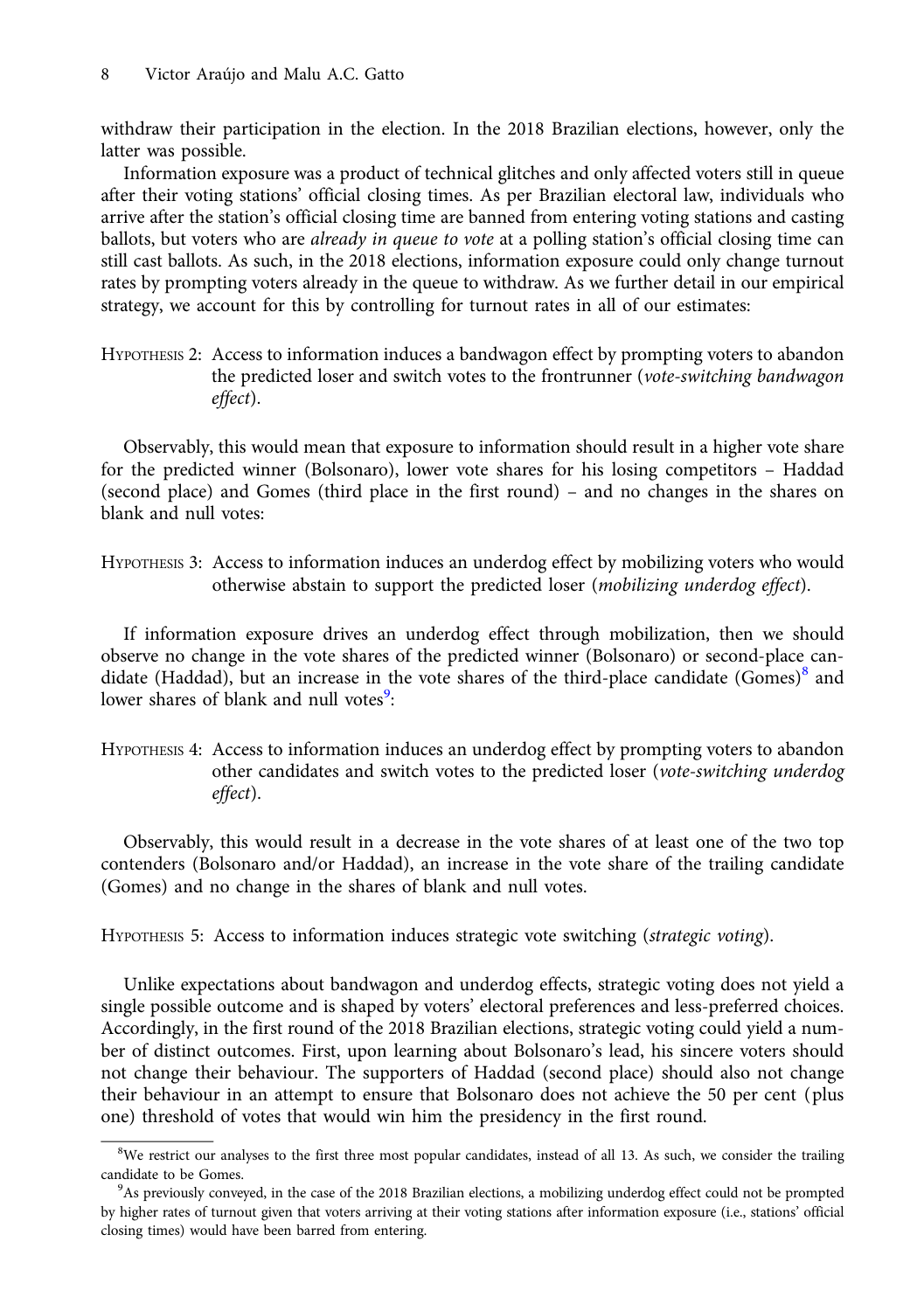Meanwhile, upon learning that Gomes is in the third place and has no chance of moving to the second round, Gomes's supporters could vote strategically. If their less-preferred outcome is a Haddad win, then they should vote-switch to Bolsonaro. If their less-preferred outcome is a Bolsonaro win, then they could vote-switch to Haddad if they believe that doing so would strengthen Haddad's perceived viability and chances of winning in the second round. However, it is also possible that Gomes's supporters whose less-preferred outcome is a Bolsonaro win would not change their behaviour, as doing so would not directly help defeat Bolsonaro in the first round.

Since Gomes's supporters plausibly have heterogeneous preferences regarding their less-preferred choices, it is unclear how strategic voting should observably impact candidates' vote shares. If at least some of Gomes's supporters who engage in strategic voting prefer Bolsonaro to Haddad, however, then Bolsonaro's vote share should increase. In the first round of elections, this observable effect would be indistinguishable from a vote-switching bandwagon effect. In the second round, however, only two candidates compete and strategic voting is not possible, so an increase in Bolsonaro's vote share could only indicate a bandwagon effect.

# Empirical Strategy

In the 2018 Brazilian elections, unpredictable technical glitches that resulted from the implementation of biometrics as a form of ID caused delays and led some voters to cast ballots after official tallies were already being announced. This exogenous source of information exposure, combined with information about the timing of the closure of voting machines and granular electoral data from the first and second rounds of the presidential elections, allow us to enhance causal estimations of the impact of information exposure on voter behaviour and disentangle its possible underlying mechanisms.

#### **Data**

In Brazil, citizens between the ages of 18 and  $70^{10}$  are assigned to a specific voting zona ('zone'), local de votação ('voting place') and seção ('voting station'), which become their permanent voting assignment.<sup>11</sup> A voting place could be a public school and a station could be a particular classroom within said public school where a voter would go to cast a ballot in every election. In each station, there is one voting machine – our unit of analysis.<sup>12</sup> This set-up means that technical glitches associated with the implementation of biometrics took place at the level of voting machines, that is, in some cases, voters assigned to the same public school but different classrooms could have voted under different conditions of information exposure.

Official data are available for each round of the election for all 454,490 of Brazil's voting machines.<sup>13</sup> On average, 323 voters are registered to cast ballots on each voting machine. With these data, we code five different outcome variables: (1) share of votes for Bolsonaro (frontrunner); (2) share of votes for Haddad (second place); (3) share of votes for Gomes (third place)<sup>14</sup>; (4) share of blank votes; and (5) share of null votes.

<sup>10</sup>Voting is optional for those between the ages of 16 and 18 or over 70.

 $11$ Unless they change domiciles or the electoral authorities redesign voting distributions (e.g., due to demographic growth).

<sup>&</sup>lt;sup>12</sup>To be clear, voting stations and machines correspond to the same level of analysis.

<sup>&</sup>lt;sup>13</sup>Not all voting machines contained ballots cast for our five outcome variables, hence the varying number of observations across our models.<br><sup>14</sup>While there were 13 candidates competing in the first round of elections, the total vote shares of the first three conten-

ders corresponded to 87.78 per cent of the total valid votes. Furthermore, if no candidate attains 50 per cent (plus one) of the votes, only two contenders move onto the second round. This means that the first three contenders are the ones effectively competing for a straight win in the first round or one of the two spots in the second round. As such, we restrict our analyses to the three most competitive candidates.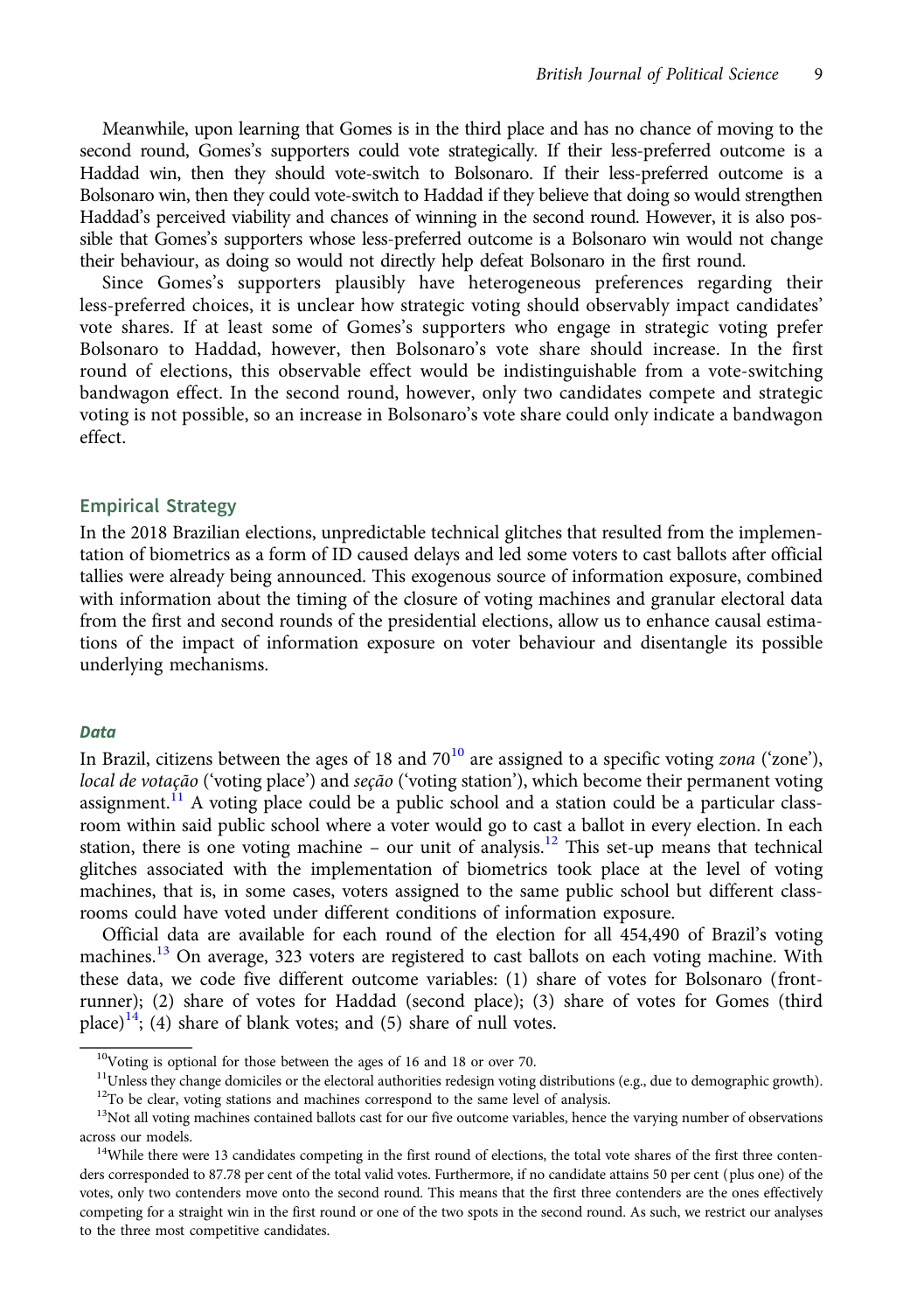Official data also include the time of actual closure of each voting machine (that is, when the last vote was cast). This allows us to identify which voting machines remained open after electoral results started being announced. Using this information, we identify our treatment and control units: machines that remained open *after* preliminary results started being announced (at 19:00 BRT) are considered to be treated and assigned a value of 1; machines that closed before 19:00 BRT are in our control group and assigned a value of 0. In the first round, a total of 8,548 (1.6 per cent) observations are in our treatment group. After significant delays in the first round, the electoral authorities sought to address problems with the implementation of the biometric system, so the number of units that were exposed to information dropped substantially. In the second round, 1,084 (0.24 per cent) of voting machines were treated.

As illustrated in [Figure 1](#page-6-0) and Online Appendix C, technical glitches associated with the implementation of the biometric system increased the likelihood of information exposure in both rounds. In other words, exposure to electoral results overwhelmingly occurred in places where higher shares of voters had been registered to use the biometric system. As shown in Online Appendix B, Brazilian electoral authorities did not introduce the biometric system across the entire country at once. In the 2018 elections, higher shares of voters from the North and North-east had been registered to use the system. By definition, the uneven adoption of the system throughout the country means that treated and untreated units are dissimilar across characteristics of the electorate: the North and North-east are the poorest regions of the country, and the electorate in these regions are younger and less educated than in other regions.

However, this does not invalidate our identification strategy because the probability of occurrence of technical glitches was presumably the same in all voting stations using the biometric system.<sup>15</sup> In sum, there is no reason to believe that the occurrence of technical glitches is associated with attributes of the electorate. As we show in the baseline models in Online Appendix D, pretreatment controls for characteristics of the electorate do not change our estimates.

### Identification

Using the previously described data, we estimate whether late voters' access to information about early voters' preferences affected their voting behaviour in each round of the elections. We estimate Ordinary Least Squares (OLS) models for each outcome variable (that is, frontrunner, second place, third place, blank and null) following the general specification:

$$
Y_{ig} = \beta_0 + \beta_1 Treatment_{ig} + W_{ig} + \epsilon_{ig}
$$
 (1)

The dependent variable is  $Y$ , and the subscript  $_i$  indicates that this varies across voting machines. Following the approach formulated by Abadie et al.  $(2017)$  $(2017)$ , denotes that standard errors are clustered at the level of voting machines, where technical glitches occurred. Treatment is a dummy that takes a value of 1 for voting machines that closed after the results started being released at 19:00 BRT (that is, the treatment group), and 0 for voting machines not affected by the release of information at 19:00 BRT (that is, the control group).

Our models also include a vector of covariates, as represented by  $W_i$  in equation 1. Voting conditions may change over time for all units, regardless of whether or not they are treated. To account for this, we control for the timing of closure of voting machines with the variable closure delay (in minutes). There are also other factors that could be associated with the likelihood

<sup>&</sup>lt;sup>15</sup>Election procedures in Brazil are centralized, led and regulated by national-level authorities, and systematically implemented throughout the country. This means that the type of biometric machines employed and the training given to election staff on how to operate the machines were also systematically adopted throughout the country. For example, all election staff were trained to attempt reading an individual's fingerprint four times before using another form of ID to identify them. In other words, there is no indication that exposure to information in some units resulted from something other than technical glitches.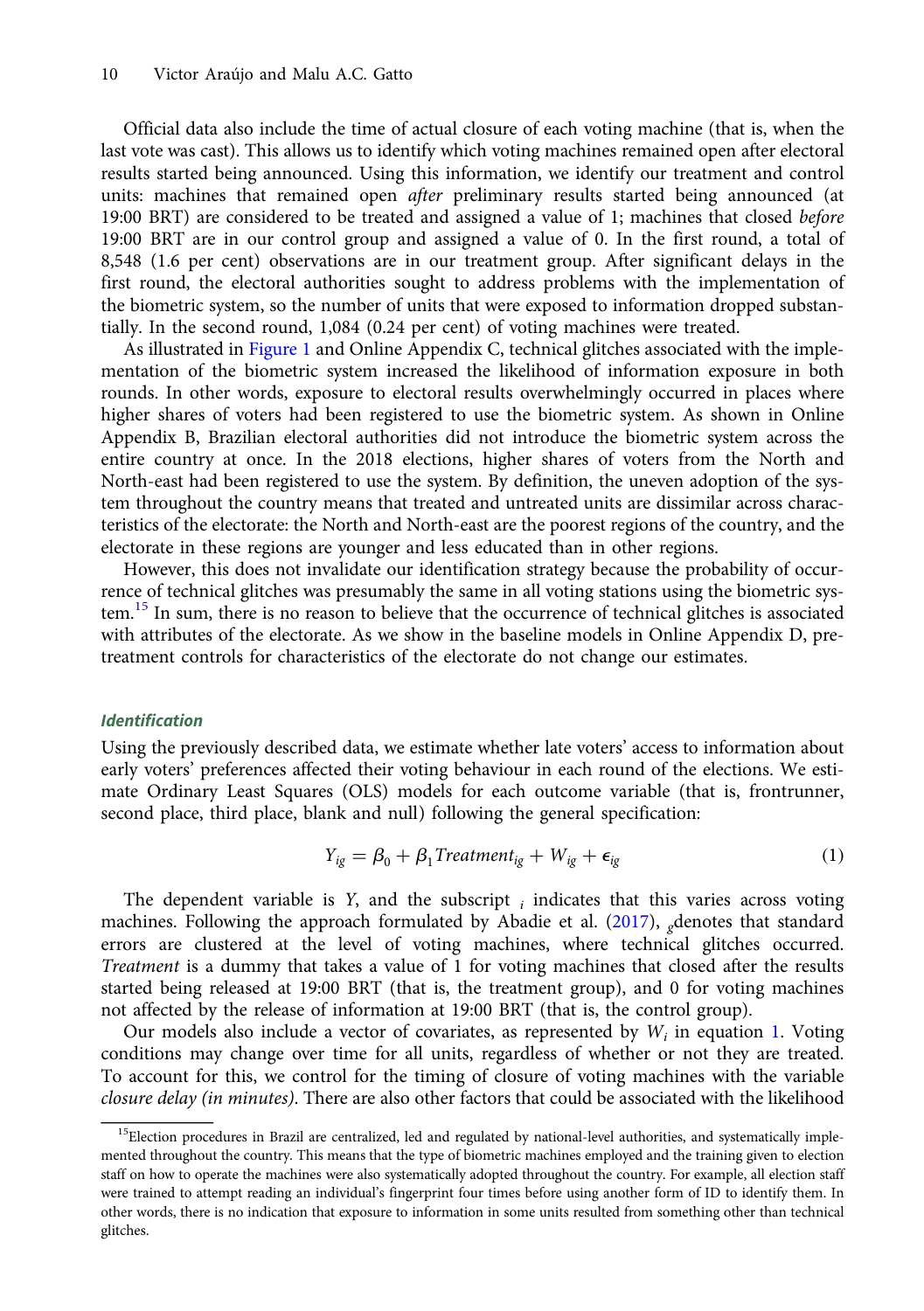of information exposure, so we control for the share of voters that faced technical issues when attempting to use the biometric system (% error in biometrics) and the time zone of the machine's location.

Although it is not possible for information exposure to change voter behaviour through an increase in turnout rates (since voters arriving at their stations after the time of information exposure, that is, stations' closing times, would have been barred from entering), exposure to electoral results could still depress turnout, so it is possible that turnout rates are associated with changes in candidates' vote shares. To address this, we also control for turnout rates.<sup>16</sup>

Finally, characteristics of the electorate could also affect voter behaviour, so we additionally control for the characteristics of voters registered to cast ballots on each voting machine, specifically, average age, incidence of women voters $^{17}$  and average years of schooling. Descriptive statistics for all variables are available in Online Appendix E.

## Results

We begin by analysing the impact of information exposure on the first round of elections, when there are more than two candidates. [Figure 2](#page-11-0) summarizes our findings (for the table of results, see Online Appendix F).

The positive and statistically significant treatment effect produced by Model 1 already hints that information exposure does not affect voters through the demobilization of disillusioned voters (H1). Results from Models 4–5 are mixed: although the treatment effect produced by Model 4 is positive and statistically significant, it is substantively small, indicating a negligible increase of 0.31 pp of blank votes in treated units. Conversely, the treatment effect produced by Model 5 is statistically significant but negative (the opposite of what this mechanism anticipates), indicating a decrease of 0.73 pp in the share of null votes in treated units. If anything, results from Model 5 suggest that information exposure might have led individuals planning on casting invalid ballots to vote for the frontrunner instead. Together, our models provide weak support for H1 and suggest that information exposure does not benefit the frontrunner through demobilization.

Instead, our results provide stronger support for bandwagon conversion (H2): in addition to our finding that support for the announced frontrunner is 5.69 pp higher in treated units (Model 1), the treatment effects that emerge from Models 2 and 3 also indicate that information exposure led to a decrease in support for losing candidates. More specifically, we find that the rates of support for the second- and third-place candidates are, respectively, 7.41 pp and 1.97 pp lower in treated units. Taken together, our estimates indicate that when influenced by information about the electoral results, some voters abandoned their preferred choices of a losing candidate and switched their votes to the predicted winner.

Substantively, these results translate into an average increase of 14 per cent in the vote share of Bolsonaro in treated units and an average loss of 26 per cent and 18 per cent in the respective vote shares of Haddad (second place) and Gomes (third place).<sup>18</sup> To ensure the integrity of elections, voting machines shuffle the order of individual votes. This means that while there is a timestamp to register when each machine is closed (which we use to derive our treatment), it is not possible to know how many voters cast ballots after the threshold of information exposure. In other words, we cannot provide precise estimations for the number of votes Bolsonaro gained and Haddad and

<sup>&</sup>lt;sup>16</sup>This is calculated by dividing the number of voters who turned up to vote on a given voting machine by the total number of voters registered to vote on the same voting machine.<br><sup>17</sup>This is an indicator that varies between 2 and 4. Values closer to 4 indicate a higher incidence of women registered to

vote on a given voting machine.<br><sup>18</sup>We use the standard formula of percentage growth to estimate these effects. For example, in the first round, an average

voting machine contained 41.12 votes for Bolsonaro (starting value). As per Model 1, the estimated effect of information exposure is 5.7 pp. We use these values in the standard formula of percentage growth by dividing the estimated effect by the starting value:  $5.69/41.12 = 0.138 \times 100 = 13.83$ , or roughly 14 per cent.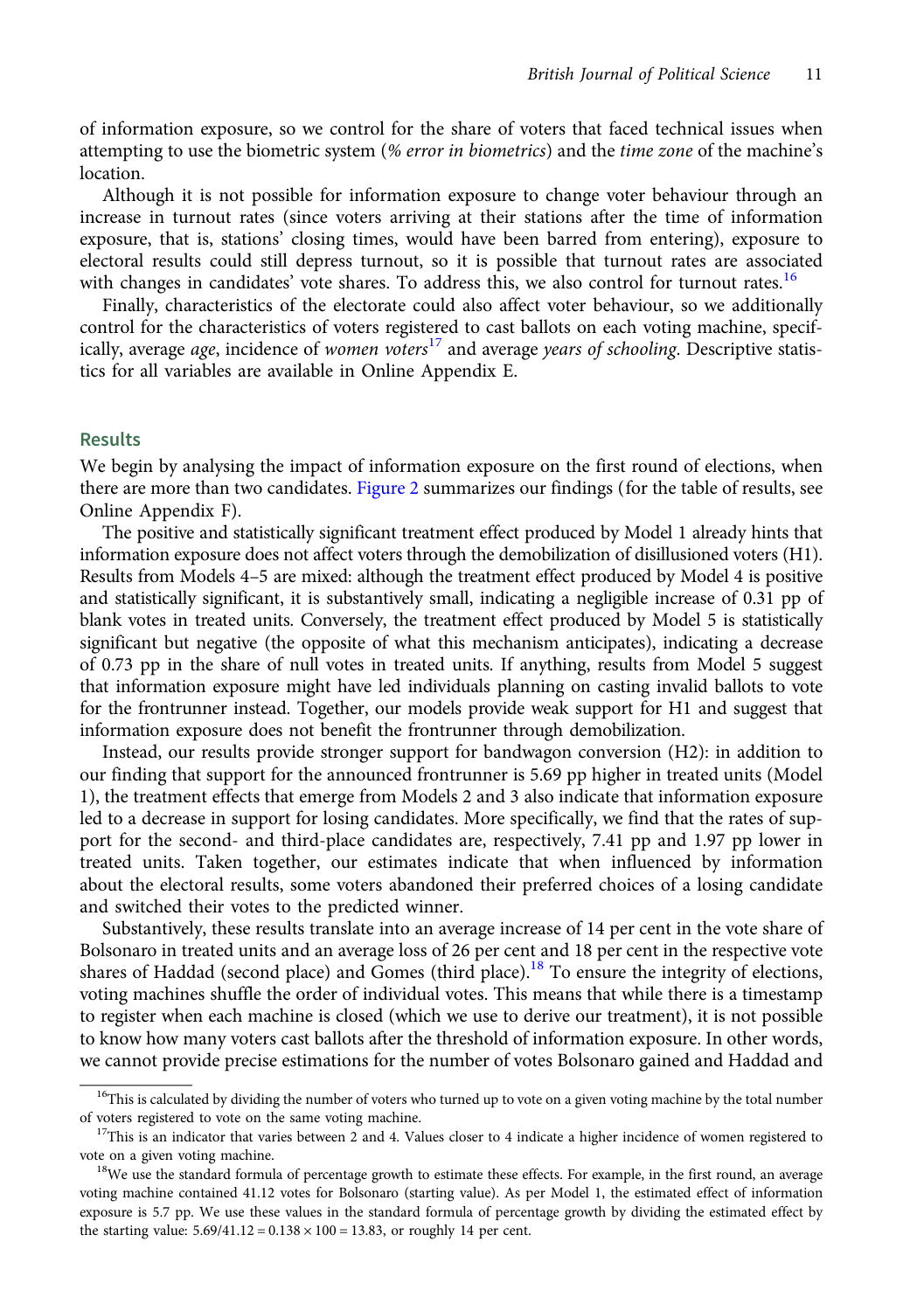<span id="page-11-0"></span>

Fig. 2. The effect of information exposure on voting behaviour (first round). Notes: The unit of analysis is voting machine. We cluster standard errors at the level of voting machine (where the treatment occurred). We run all OLS estimates with controls for time zone, age (avg.), percentage of women voters and years of schooling (avg.).

Gomes lost due to information exposure. Nonetheless, in Online Appendixes G–I, we provide estimations for a range of possible substantive effects.

In addition, the negative coefficient produced by Model 3 further indicates that we can reject the hypotheses of both mobilization-driven (H3) and vote-switching underdog effects (H4). In other words, information exposure does not seem to lead to an aggregate-level underdog effect in favour of the trailing candidate.

While coefficients across our models provide more cohesive support for H2, our analyses cannot fully reject the possibility that information exposure prompts strategic voting (H5), as our findings are still consistent with a scenario in which a conversion bandwagon effect (H2) and strategic voting (H5) are simultaneously taking place, that is, where: (1) Gomes's supporters whose less-preferred candidate was Haddad switched votes to Bolsonaro; and (2) would-have-been supporters of Haddad jumped on to the bandwagon of the predicted winner and switched support for Bolsonaro. Even in this scenario, however, strategic voting alone could not explain our results; rather, vote switching among Haddad supporters would still have to be operating. In sum, while we cannot fully reject H5 at this stage of the analysis, we can attest that our findings are, at least in part, driven by a vote-switching bandwagon effect (H2). To rule out the possibility that the frontrunner's advantage (and contenders' electoral loss) emerges from strategic voting, we next examine whether information exposure impacted voting behaviour in the second round of the elections, when the number of candidates is reduced to two and strategic voting is not possible.

# Is it Really a Bandwagon Effect? Examining Information Exposure in the Second Round of Elections

Vote switching should be particularly unlikely in a highly polarized election with only two opposing candidates. If results from Figure 2 are the product of strategic voting, we should not observe a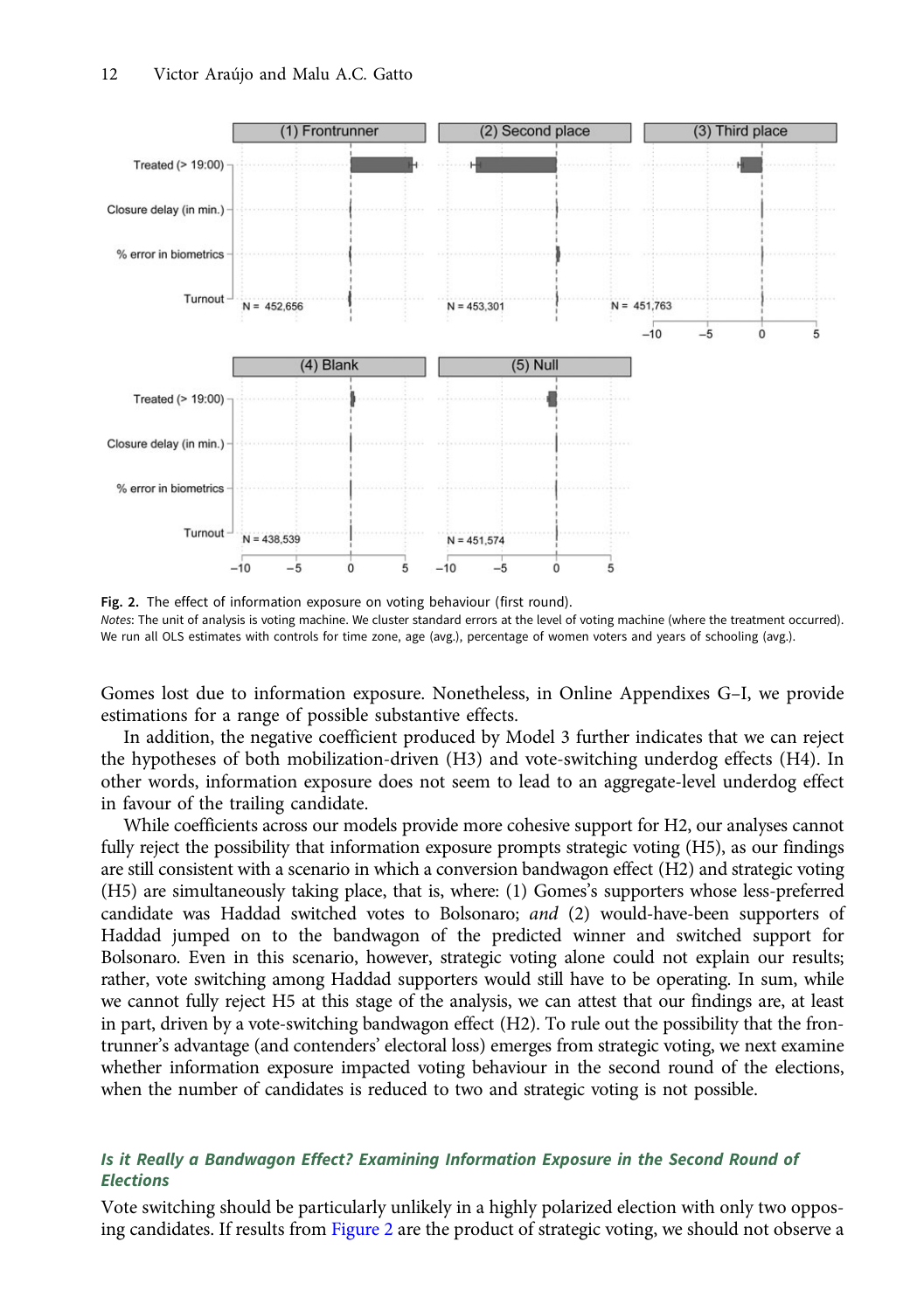bandwagon effect in our analyses of the second round. However, given Bolsonaro's lead at the time of announcement of second-round vote tallies, if a vote-switching bandwagon effect (H2) is indeed in place, we should observe an increase in the vote share of Bolsonaro among the treated units, a decrease in the vote share of Haddad and no changes in the shares of blank and null ballots.

This is precisely what we find. As [Figure 3](#page-13-0) shows (for the table of results, see also Online Appendix F), when only two candidates compete for the final electoral outcome, information exposure still drives high levels of support to the frontrunner. As indicated by the treatment effect produced by Model 1, Bolsonaro's vote share increases by 11.76 pp in voting machines where voters were exposed to information.

Similarly to our previous findings, our analyses of voting behaviour in the second round suggest that the frontrunner's gained advantage is accompanied by a decrease of 12.14 pp in the vote share of the losing candidate in treated voting machines. As before, the impact of information exposure on mobilization rates is mixed and substantively small: the share of blank ballots is 0.62 pp higher, but the share of null votes is 0.44 pp lower, in treated units.

These results indicate that information exposure benefits the frontrunner not because of strategic voting (H5), but through a bandwagon effect – more specifically, vote switching away from the predicted loser and in favour of the frontrunner (H2). Substantively, our results translate into an estimated gain of 24 per cent of support for Bolsonaro (frontrunner) in treated units and a loss of 28 per cent for Haddad (second place). Online Appendixes G–H provide additional analyses of estimated substantive effects.

# Robustness Checks

Our results also remain stable in a series of robustness checks. First, in natural experiments, it is possible that certain observations may be in a position to always receive the treatment or to have a zero probability of being in the control condition (Titiunik [2021\)](#page-18-0). Due to time-zone differences, voting machines located in the state of Acre officially close at 19:00 BRT, which corresponds to our threshold for information exposure. As such, even minor voting delays in Acre would necessarily place Acre-based voting machines in the treatment condition. In Online Appendix J, we rerun our estimates without Acre-based observations and find results that are consistent with those summarized in [Figures 2](#page-11-0) and [3](#page-13-0).

Secondly, 41 per cent of the electorate was not registered to use biometrics as a form of voter ID, so not all voting machines were exposed to an increased probability of closing with delays (and, thus, information exposure). To address this, we also rerun our estimates on a restricted sample of observations where at least one instance of a biometrics-related technical glitch was recorded. As shown in Online Appendix K, our results are also robust to this test.

It is also possible that the effect of information exposure is heterogeneous and affects smaller and larger voting stations differently. If this is the case, our results could be driven by changes in voting behaviour in one type of voting station. In Online Appendix L, we test for this by producing separate models for voting machines with 0–220 registered voters (25th percentile), 220–339 registered voters (50th percentile) and more than 339 registered voters (75th percentile). Results across these models are largely consistent with the ones from our main estimates. The only difference comes from our analyses of the first round of elections when restricted to the smallest stations. In this context, exposure to electoral results still produced an increase in the vote share of Bolsonaro (first place) and a decrease in the vote share of Haddad (second place), but it also seems to have *increased* voter support for Gomes, the third-place candidate.

Finally, it is also possible that voters in treated units were already more prone to supporting the frontrunner, Bolsonaro, than voters in untreated units. Polls of voting intentions are not available at the level of voting machines, preventing us from conducting a direct analysis. We do the next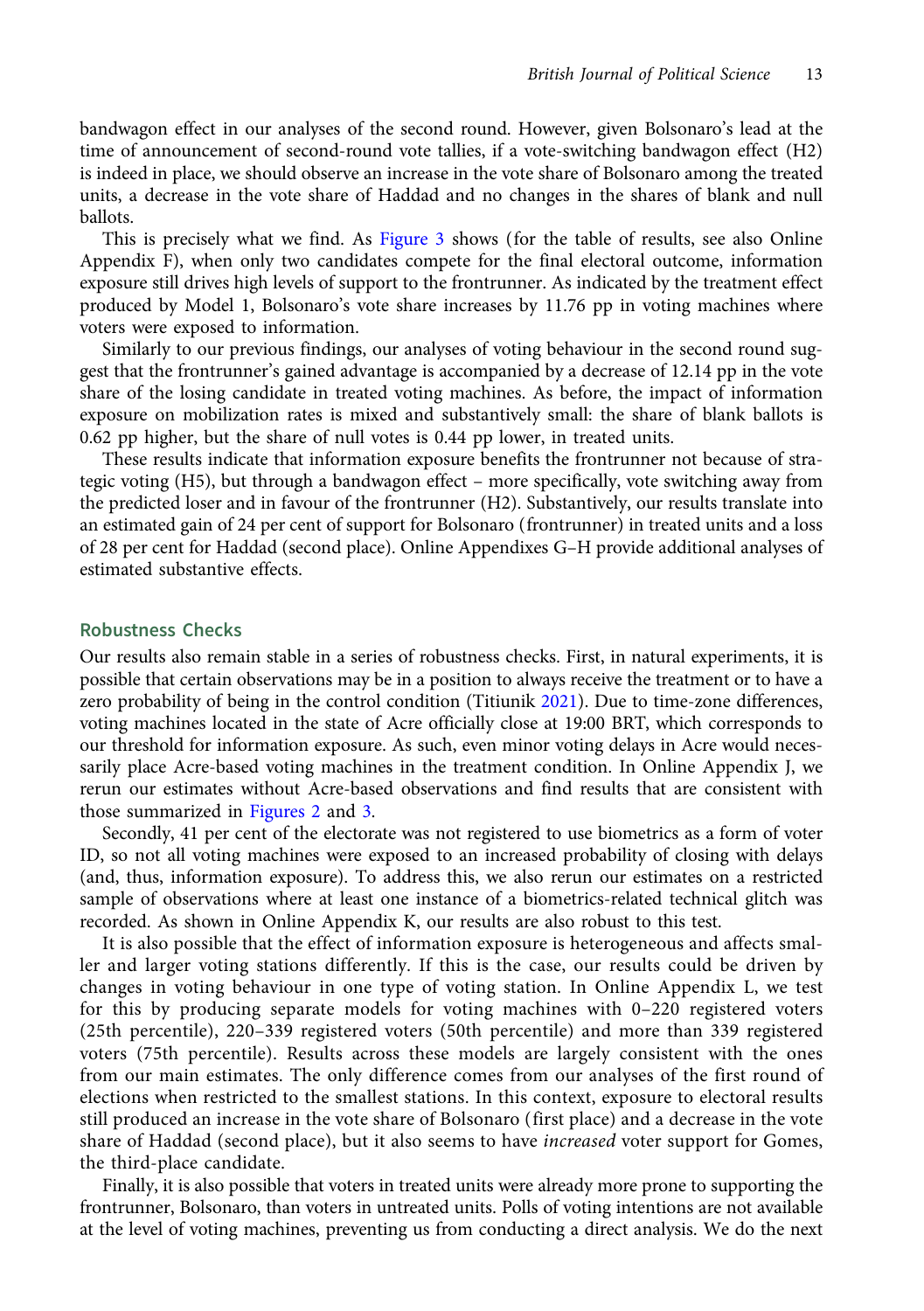<span id="page-13-0"></span>

Fig. 3. The effect of information exposure on voting behaviour (second round). Notes: The unit of analysis is voting machine. We cluster standard errors at the level of voting machine (where the treatment occurred). We run all OLS estimates with controls for time zone, age (avg.), percentage of women voters and years of schooling (avg.).

best thing and examine the electoral preferences of treated and untreated units in the 2014 presidential elections. Before 2018, neither Bolsonaro nor his party had ever run for the presidency. However, the centre-left PT – the party of the second-place candidate, Haddad – was one of the main contenders. The PSDB, a centre-right party, was its main competitor. If units treated in 2018 were more prone to supporting the far-right frontrunner, we would expect them to have displayed disfavour towards the centre-left PT and a preference for the centre-right PSDB in 2014.

As shown in Online Appendix M, when we replicate our 2018 estimates with 2014 data, this is the opposite of what we find. In fact, units exposed to information in 2018 were more prone to support the left-wing PT and less supportive of the centre-right PSDB. In other words, there is no evidence to suggest that units treated in 2018 were already more predisposed to supporting Bolsonaro; instead, their past electoral behaviour suggests that they would be, on average, more opposed to switching votes to a far-right candidate than other units.

In sum, across model specifications we find consistent evidence that information exposure results in a vote-switching bandwagon effect (H2). However, by assigning treatment status to voting machines that remained open after official electoral results started being announced, our empirical strategy captures the impact of information exposure indirectly. In a real-world setting, it is virtually impossible to know whether the release of vote tallies indeed meant that individual voters saw this information before casting their ballots – and, thus, that it was knowledge of electoral results that shaped their behaviour. For example, it is possible that it was not knowledge of results, but voters' experiences of waiting in queue, that led late voters to behave differently from early voters. As Bolsonaro ran as an anti-system candidate (Hunter and Power [2019](#page-17-0); Rennó [2020\)](#page-17-0), having an unpleasant voting experience could have also led voters to punish 'insider' candidates that they more closely associated with state capacity and election logistics. We address this next.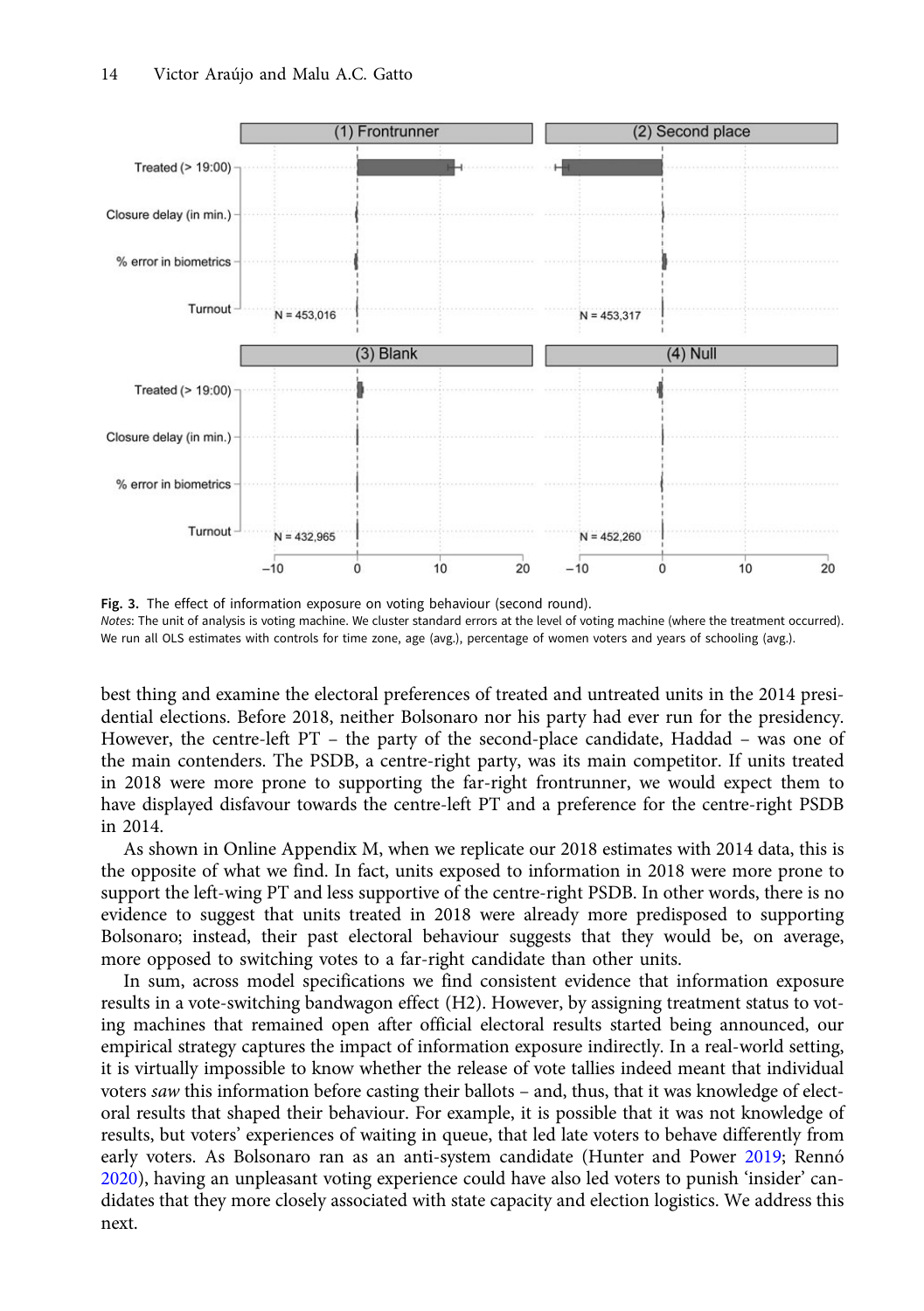# Examining Non-information Exposure Through Placebo Tests

To ensure that our results emerge from gaining knowledge of results and not another mechanism related to voters' experience of waiting in queue, we run additional robustness checks with a placebo treatment. To be considered treated units in our placebo analyses, voting machines would have had to close with a delay (after 17:00 local time) but before the announcement of electoral results (19:00 BRT). In other words, for these analyses, treated units encompass voting machines where voters faced delays and stayed in the queue but could not have been exposed to information.

[Figure 4](#page-15-0) summarizes our results for the first round of elections. As indicated by the direction of estimated effects, our placebo treatment shows no indication of a bandwagon effect. In fact, the direction of treatment effects in all models is opposite to what we would expect from a bandwagon effect: the frontrunner's vote share is *decreasing* before information exposure and the support for his contenders is *increasing*. We also find that our placebo treatment is associated with an increase in the share of null votes. This indicates that while waiting in queue does not lead voters to support the anti-system frontrunner (as indicated by Model 1), it potentially increases their tendency to cast protest ballots.

Estimates for the second round of elections confirm that the observable bandwagon effect does not emerge when voters face delays that do not surpass the threshold of information exposure (see Online Appendix N). As before, we also find that that the placebo treatment is associated with a decrease in the vote share of the frontrunner and an increase in the vote share of the losing candidate in the second round. Also similarly to our placebo analyses of the first round, in our second-round analyses, the placebo treatment is associated with increases in the share of protest ballots (that is, blank and null votes).

In sum, our placebo tests of the two rounds of election indicate that a bandwagon effect only emerges when the treatment corresponds to units that faced delays past the time threshold of information exposure. These results provide further indication that our treatment indeed captures access to information and that a vote-switching bandwagon effect only occurs when late voters gain knowledge of early voters' electoral preferences.

# Conclusion

Does having access to information about candidates' electoral prospects before casting ballots impact voters' behaviour? While the literature examining the impact of information exposure on voter behaviour is vast, the context of naturally occurring elections has imposed key methodological challenges to tackling this question in a real-world setting, rendering scholars to widely rely on laboratory and survey experiments. Taking advantage of the unique conditions of the 2018 Brazilian presidential elections and of granular electoral data, we provide the first assessment of the impact of exposure to electoral results on the behaviour of voters in a single, real-world election.

In addition to improving causal estimation strategies while maintaining high external validity, the Brazilian institutional set-up of run-off elections also offers us the opportunity of going beyond equifinality and distinguishing between different mechanisms through which information exposure could impact voter behaviour. Employing a variety of model specifications from two rounds of elections, we consistently find that access to information about candidates' performances with early voters considerably impacts the behaviour of late voters. Specifically, our results indicate that information exposure encourages late voters to abandon their preferred but losing candidates in favour of the predicted winner. Results from additional analyses reinforce the notion that information exposure and vote switching are indeed what yield the observed bandwagon effect: in analyses of second-round results, when strategic voting is not possible, we still observe vote switching in favour of the frontrunner; while in placebo tests, we find that a bandwagon effect does not emerge in delayed but non-exposed voting machines.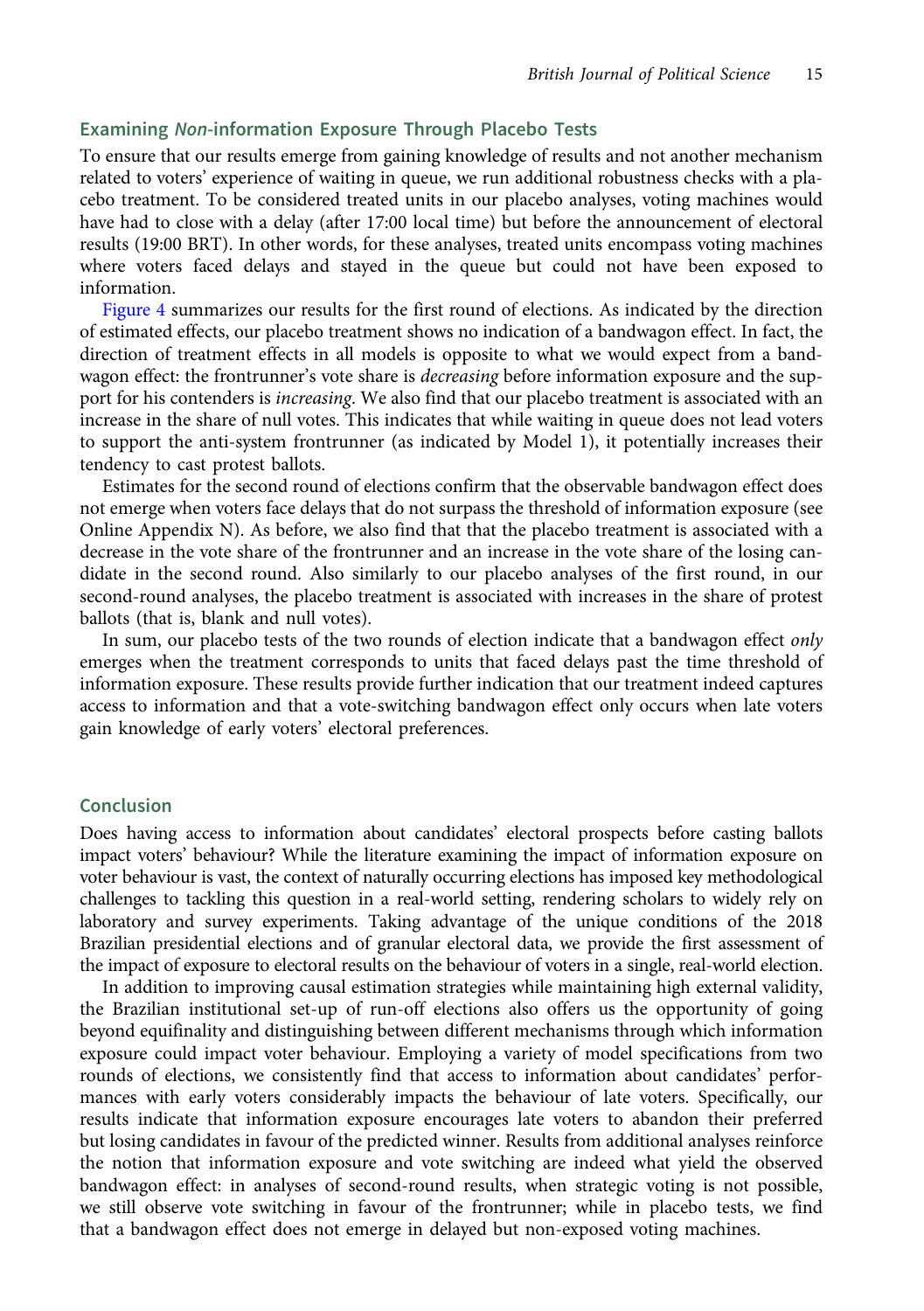<span id="page-15-0"></span>

Fig. 4. The effect of non-information exposure on voting behaviour – placebo treatment (first round). Notes: The unit of analysis is voting machine. We cluster standard errors at the level of voting machine (where the treatment occurred). We run all OLS estimates with controls for time zone, age (avg.), percentage of women voters and years of schooling (avg.).

Our findings have significant institutional and normative implications. First, our results indicate that the implementation of a new form of voter ID inadvertently exposed voters to information that influenced their behaviour. Although the total number of votes gained and lost as a result of information exposure did not change electoral outcomes, this is only the case because Brazilian electoral technologies and institutions are highly efficient: despite the glitches, the number of voting machines that remained open after vote tallies started being announced would not be sufficient to alter electoral results at the national level. Nonetheless, as Morton et al. ([2015](#page-17-0)) and Morton and Ou ([2015\)](#page-17-0) have argued, the effects of sequential voting on electoral behaviour should be increasingly discussed, especially given that many institutional and technological innovations advocated for facilitating voter participation (for example, convenience voting) could also increase the likelihood of information diffusion while elections are still taking place.

Secondly, there are normative implications to consider. Exposure to information gives early voters' preferences greater weight in elections, but democratic electoral processes are rooted in the notion that every vote counts equally (Thompson [2004\)](#page-18-0). This means that discussions about the potential consequences of information exposure are a matter of electoral integrity.

Our findings also open possibilities for future scholarship. Unlike much of the literature on bandwagon effects, our results emerge from a situation of exposure to vote tallies, not preelectoral polls. As such, it is possible that the size of effects and dynamics uncovered here are also shaped by levels of trust and a sense of urgency when confronted with information from actual results. This points to the need to consider the *type* of information to which voters are exposed.

Previous scholarship from elsewhere suggests that the effects we uncover here are not unique to Brazil and are likely to emerge in different types of political systems and contexts, including Britain (McAllister and Studlar [1991](#page-17-0)), France (Morton et al. [2015](#page-17-0)), India (Chatterjee and Kamal [2020\)](#page-16-0) and Israel (Riambau [2015\)](#page-18-0). However, as we show, there are also characteristics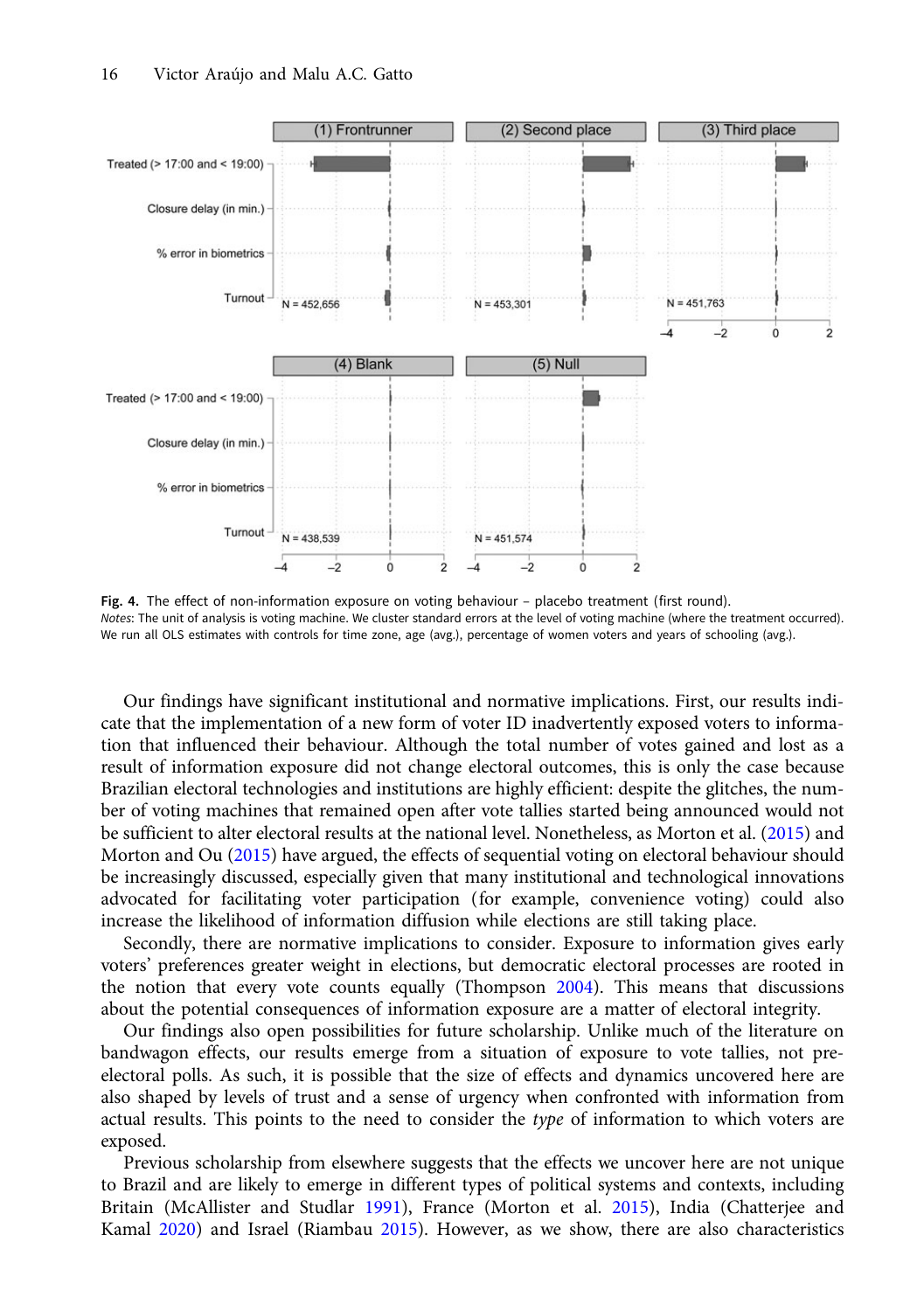<span id="page-16-0"></span>that are specific to the Brazilian context, such as, for example, the impossibility of a bandwagon effect emerging from higher rates of turnout. Future works should continue to consider the ways in which institutional set-ups may condition the potential impacts of information exposure on voter behaviour.

Supplementary Material. Online appendices are available at <https://doi.org/10.1017/S000712342100034X>

Data Availability Statement. Replication data for this article can be found in Harvard Dataverse at: [https://doi.org/10.7910/](https://doi.org/10.7910/DVN/GD92NS) [DVN/GD92NS](https://doi.org/10.7910/DVN/GD92NS)

Acknowledgements. We dedicate this article to Rebecca Morton (in memoriam), a pioneer in the study of voter behaviour in sequential elections and whose work served as an inspiration to a generation of political scientists. We are thankful to three anonymous reviewers and editor Robert Johns, as well as to Acir Almeida, K. Maja Birchler, Néstor Castañeda, Paula Castro, David Doyle, Sarah Engler, Florian Foos, Kai Gehring, Fabrizio Gilardi, Maurício Izumi, Philipp Kerler, Fernando Limongi, Katharina Michaelowa, Patrícia Nabuco, Timothy Power, Thiago Silva, Martina Zahno and Cesar Zucco Jr, for their helpful comments and suggestions. We also benefited from helpful questions and feedback from participants of seminars at King's College London, the London School of Economics and the University of Zurich. All remaining errors are our entire responsibility.

Author contributions. Authors' names are listed in alphabetical order.

## References

- Abadie A et al. (2017) When Should You Adjust Standard Errors for Clustering? Technical Report. Boston, MA: National Bureau of Economic Research.
- Agranov M et al. (2018) What makes voters turn out: the effects of polls and beliefs. Journal of the European Economic Association 16(3), 825–856. Available from <https://academic.oup.com/jeea/article/16/3/825/4061429>
- Araújo V and Gatto MAC (2021) Replication Data for: 'Casting ballots when knowing results', [https://doi.org/10.7910/DVN/](https://doi.org/10.7910/DVN/GD92NS) [GD92NS](https://doi.org/10.7910/DVN/GD92NS), Harvard Dataverse, V1, UNF:6:gXogVjQYsdX4GB/2b9vpAg== [fileUNF].
- Alvarez RM and Nagler J (2000) A new approach for modelling strategic voting in multiparty elections. British Journal of Political Science 30(1), 57–75.
- Barnfield M (2019) Think twice before jumping on the bandwagon: clarifying concepts in research on the bandwagon effect. Political Studies Review 18(4), 553–574.

Bartels LM (1988) Presidential Primaries and the Dynamics of Public Choice. Princeton, NJ: Princeton University Press.

Bischof D (2017) New graphic schemes for Stata: plotplain and plottig. The Stata Journal 17(3), 748–759.

- Bischoff I and Egbert H (2013) Social information and bandwagon behavior in voting: an economic experiment. Journal of Economic Psychology 34, 270–284.
- Blais A et al. (2011) Strategic vote choice in one-round and two-round elections: an experimental study. Political Research Quarterly 64(3), 637–645. Available from <https://doi.org/10.1177/1065912909358583>
- Carpini MXD (1984) Scooping the voters? The consequences of the networks' early call of the 1980 presidential race. The Journal of Politics 46(3), 866–885. Available from <https://doi.org/10.2307/2130859>
- Cepaluni G and Hidalgo FD (2016) Compulsory voting can increase political inequality: evidence from Brazil. Political Analysis 24(2), 273–280.
- Chatterjee S and Kamal J (2020) Voting for the underdog or jumping on the bandwagon? Evidence from India's exit poll ban. Public Choice 188, 431–453.
- Chung S, Heo Y-J and Moon J-H (2018) Perceived versus actual polling effects: biases in perceptions of election poll effects on candidate evaluations. International Journal of Public Opinion Research 30(3), 420–442.
- Clavery E (2018) Cadastro de biometria detecta 25mil títulos de eleitor duplicados. Exame. Available from [https://exame.](https://exame.com/brasil/cadastro-de-biometria-detecta-25mil-titulos-de-eleitor-duplicados/) [com/brasil/cadastro-de-biometria-detecta-25mil-titulos-de-eleitor-duplicados/](https://exame.com/brasil/cadastro-de-biometria-detecta-25mil-titulos-de-eleitor-duplicados/)
- Cox GW (1997) Making Votes Count: Strategic Coordination in the World's Electoral Systems. New York, NY: Cambridge University Press. Available from <https://doi.org/10.1017/s0048840200025132>
- Downs A (1957) An economic theory of political action in a democracy. Journal of Political Economy 65(2), 135–150.
- Dubois PL (1983) Election night projections and voter turnout in the West: a note on the hazards of aggregate data analysis. American Politics Quarterly 11(3), 349–364. Available from <https://doi.org/10.1177/004478083011003005>
- Duffy J and Tavits M (2008) Beliefs and voting decisions: a test of the pivotal voter model. American Journal of Political Science 52(3), 603-618. Available from <http://doi.wiley.com/10.1111/j.1540-5907.2008.00332.x>
- Duverger M (1954) Political Parties: Their Organization and Activity in the Modern State. London, UK: Methuen.
- Eggers AC and Vivyan N (2020) Who votes more strategically? American Political Science Review 114(2), 470-485.
- Evrenk H and Sher C-Y (2015) Social interactions in voting behavior: distinguishing between strategic voting and the bandwagon effect. Public Choice 162(3–4), 405–423.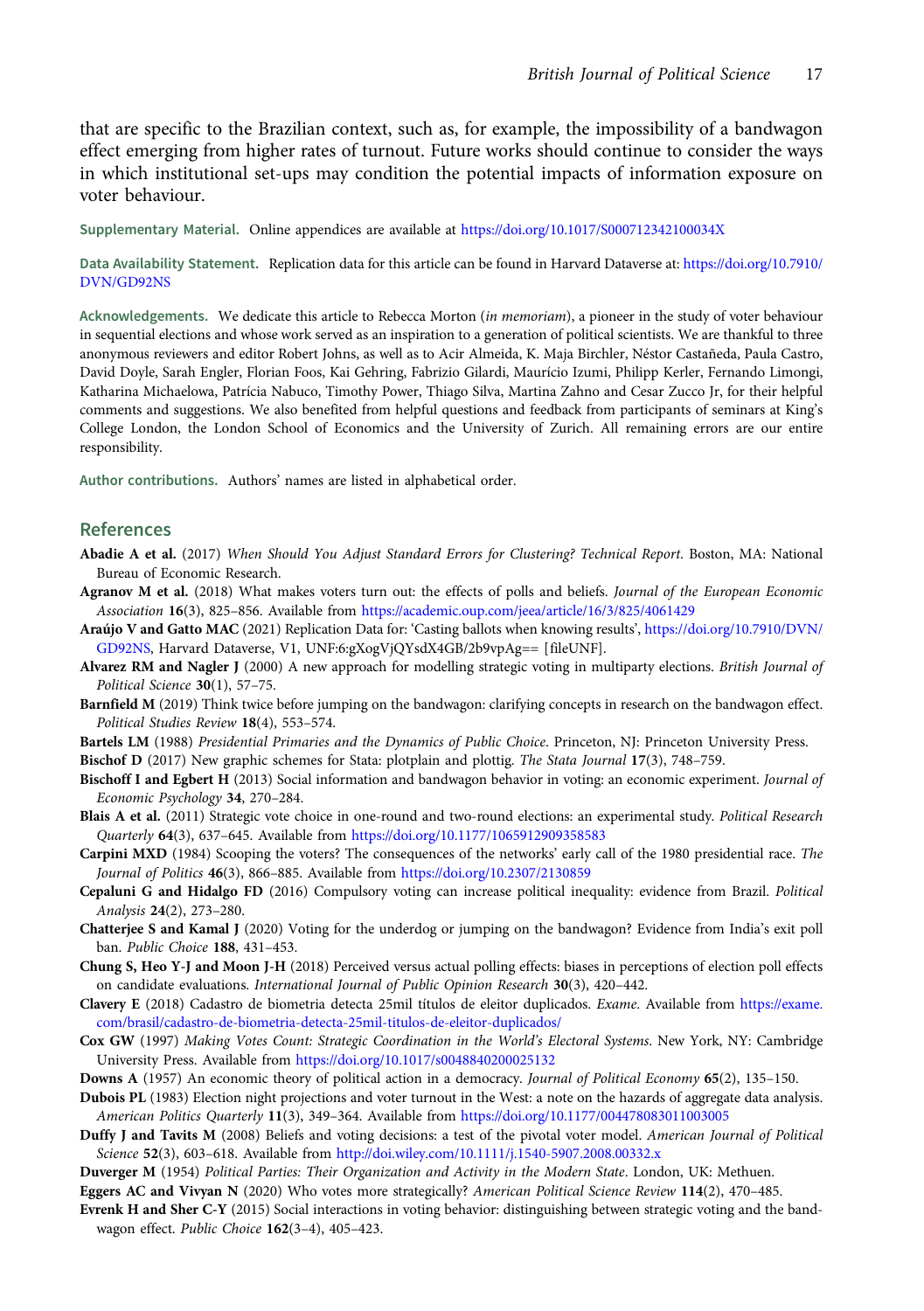- <span id="page-17-0"></span>Farjam M (2020) The bandwagon effect in an online voting experiment with real political organizations. International Journal of Public Opinion Research 33(2), 412–421.
- Fleitas DW (1971) Bandwagon and underdog effects in minimal-information elections. American Political Science Review 65 (2), 434–438. Available from [https://www.cambridge.org/core/product/identifier/S0003055400134665/type/journal\\_article](https://www.cambridge.org/core/product/identifier/S0003055400134665/type/journal_article)
- Fujiwara T (2011) A regression discontinuity test of strategic voting and Duverger's law. Quarterly Journal of Political Science 6(3–4), 197–233. Available from <https://doi.org/10.1561/100.00010037>
- G1 (2018) Jair Bolsonaro é eleito presidente com 57,8 milhões de votos. Available from [https://g1.globo.com/politica/eleicoes/](https://g1.globo.com/politica/eleicoes/2018/apuracao/presidente.ghtml) [2018/apuracao/presidente.ghtml](https://g1.globo.com/politica/eleicoes/2018/apuracao/presidente.ghtml)
- Gallup G and Rae SF (1940) Is there a bandwagon vote? Public Opinion Quarterly 4(2), 244-249.
- Gartner M (1976) Endogenous bandwagon and underdog effects in a rational choice model. Public Choice 25(1), 83–89. Available from <http://link.springer.com/10.1007/BF01726338>
- Grandin F et al. (2018) Bolsonaro chegou a ter 62 per cent dos votos válidos durante a apuração; Haddad liderou por 10 minutos. G1. Available from [https://g1.globo.com/politica/eleicoes/2018/eleicao-em-numeros/noticia/2018/11/01/bolso](https://g1.globo.com/politica/eleicoes/2018/eleicao-em-numeros/noticia/2018/11/01/bolsonaro-chegou-a-ter-62-dos-votos-validos-durante-a-apuracao-haddad-liderou-por-10-minutos.ghtml)[naro-chegou-a-ter-62-dos-votos-validos-durante-a-apuracao-haddad-liderou-por-10-minutos.ghtml](https://g1.globo.com/politica/eleicoes/2018/eleicao-em-numeros/noticia/2018/11/01/bolsonaro-chegou-a-ter-62-dos-votos-validos-durante-a-apuracao-haddad-liderou-por-10-minutos.ghtml)
- Grillo A (2017) Risk aversion and bandwagon effect in the pivotal voter model. Public Choice 172(3-4), 465-482.
- Großer J and Schram A (2010) Public opinion polls, voter turnout, and welfare: an experimental study. American Journal of Political Science 54(3), 700–717. Available from <http://doi.wiley.com/10.1111/j.1540-5907.2010.00455.x>
- Guarnieri F (2015) Voto estratégico e coordenação eleitoral testando a Lei de Duverger no Brasil. Revista Brasileira de Ciências Sociais 30(89), 77–92.
- Hardmeier S (2008) The effects of published polls on citizens. In Donsbach W and Traugott MW (eds) The SAGE Handbook of Public Opinion Research, London, UK: Sage, vol. 1, pp. 504–513.
- Heath A and Evans G (1994) Tactical voting: concepts, measurement and findings. British Journal of Political Science 24(4), 557–561.
- Hunter W and Power TJ (2019) Bolsonaro and Brazil's illiberal backlash. Journal of Democracy 30(1), 68-82. Available from <https://www.journalofdemocracy.org/articles/bolsonaro-and-brazils-illiberal-backlash/>
- Hutt R (2018) These are the countries with the highest voter turnout. World Economic Forum. Available from [https://www.](https://www.weforum.org/agenda/2018/11/these-countries-have-some-of-the-highest-voter-turnout-in-the-world/) [weforum.org/agenda/2018/11/these-countries-have-some-of-the-highest-voter-turnout-in-the-world/](https://www.weforum.org/agenda/2018/11/these-countries-have-some-of-the-highest-voter-turnout-in-the-world/)
- Kawai K and Watanabe Y (2013) Inferring strategic voting. American Economic Review 103(2), 624-662.
- Kenney PJ and Rice TW (1994) The psychology of political momentum. Political Research Quarterly 47(4), 923-938.
- Levy JS (2008) Case studies: types, designs, and logics of inference. Conflict Management and Peace Science 25(1), 1-18.
- Lopez B (2019) Brazil is the 5th country in smartphone usage. PagBrasil. Available from [https://www.pagbrasil.com/insights/](https://www.pagbrasil.com/insights/smartphone-usage-in-brazil/) [smartphone-usage-in-brazil/](https://www.pagbrasil.com/insights/smartphone-usage-in-brazil/)
- McAllister I and Studlar DT (1991) Bandwagon, underdog, or projection? Opinion polls and electoral choice in Britain, 1979–1987. The Journal of Politics 53(3), 720–741.
- Mello PC (2020) A máquina do ódio: notas de uma repórter sobre fake news e violência digital. São Paulo, SP: Companhia das Letras.
- Mendonça AV and Albernaz B (2018) Biometria 'de surpresa', urnas quebradas e filas de até 3h marcam 1° turno no RJ. October. Available from [https://g1.globo.com/rj/rio-de-janeiro/eleicoes/2018/noticia/2018/10/07/biometria-de-surpresa](https://g1.globo.com/rj/rio-de-janeiro/eleicoes/2018/noticia/2018/10/07/biometria-de-surpresa-e-urnas-quebradas-formam-filas-em-secoes-no-rj.ghtml)[e-urnas-quebradas-formam-filas-em-secoes-no-rj.ghtml](https://g1.globo.com/rj/rio-de-janeiro/eleicoes/2018/noticia/2018/10/07/biometria-de-surpresa-e-urnas-quebradas-formam-filas-em-secoes-no-rj.ghtml)
- Morton RB and Ou K (2015) What motivates bandwagon voting behavior: altruism or a desire to win? European Journal of Political Economy 40(December), 224-241. Available from [https://www.sciencedirect.com/science/article/pii/](https://www.sciencedirect.com/science/article/pii/S0176268015000488) [S0176268015000488](https://www.sciencedirect.com/science/article/pii/S0176268015000488)
- Morton RB and Williams KC (1999) Information asymmetries and simultaneous versus sequential voting. American Political Science Review 93(1), 51–67. Available from [https://www.cambridge.org/core/product/identifier/S000305540021](https://www.cambridge.org/core/product/identifier/S0003055400216614/type/journal_article) [6614/type/journal\\_article](https://www.cambridge.org/core/product/identifier/S0003055400216614/type/journal_article)
- Morton RB et al. (2015) Exit polls, turnout, and bandwagon voting: evidence from a natural experiment. European Economic Review 77, 65–81. Available from <https://doi.org/10.1016/j.euroecorev.2015.03.012>
- Moy P and Rinke EM (2012) Attitudinal and behavioral consequences of published opinion polls. In Holtz-Bacha C and Strömbäck J (eds) Opinion Polls and the Media. London: Palgrave Macmillan UK, pp. 225–245. Available from [http://](http://link.springer.com/10.1057/9780230374959_11) [link.springer.com/10.1057/9780230374959\\_11](http://link.springer.com/10.1057/9780230374959_11)
- Nicolau JM (2012) Eleições no Brasil: do Império aos dias atuais. São Paulo: Zahar.
- Plutowski L, Weitz-Shapiro R and Winters MS (2020) Voter beliefs and strategic voting in two-round elections. Political Research Quarterly 0, 1–14.
- Power TJ (2009) Compulsory for whom? Mandatory voting and electoral participation in Brazil, 1986-2006. Journal of Politics in Latin America 1(1), 97-122. Available from <https://doi.org/10.1177/1866802×0900100105>
- Power TJ and Rodrigues-Silveira R (2019) Mapping ideological preferences in Brazilian elections, 1994-2018: a municipallevel study. Brazilian Political Science Review 13(1), 1–27. Available from [http://www.scielo.br/scielo.php?script=sci\\_](http://www.scielo.br/scielo.php?script=sci_arttext&pid=S1981-38212019000100200&lng=en&tlng=en) [arttext&pid=S1981-38212019000100200&lng=en&tlng=en](http://www.scielo.br/scielo.php?script=sci_arttext&pid=S1981-38212019000100200&lng=en&tlng=en)
- Rennó LR (2020) The Bolsonaro voter: issue positions and vote choice in the 2018 Brazilian presidential elections. Latin American Politics and Society 62(3), 1–23.